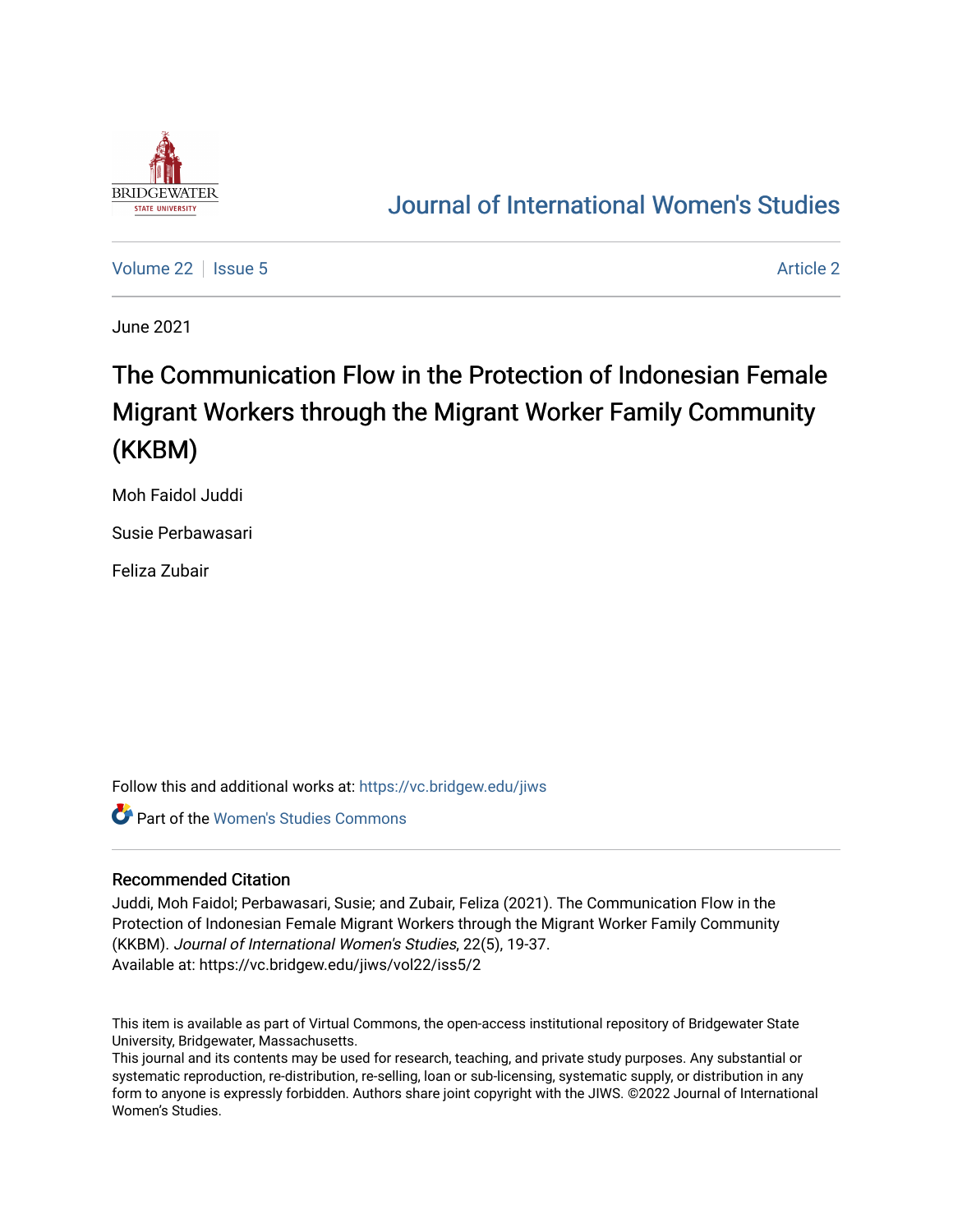Juddi et al.: Communication Flow in the Protection of Indonesian Female Migrant Workers through the Migrant Worker Family Community (KKBM)

This journal and its contents may be used for research, teaching and private study purposes. Any substantial or systematic reproduction, re-distribution, re-selling, loan or sub-licensing, systematic supply or distribution in any form to anyone is expressly forbidden. ©2021 Journal of International Women's Studies.

#### **The Communication Flow in the Protection of Indonesian Female Migrant Workers through the Migrant Worker Family Community (KKBM)**

By Moh Faidol Juddi<sup>[1](#page-1-0)</sup>, Susie Perbawasari<sup>[2](#page-1-1)</sup>, Feliza Zubair<sup>[3](#page-1-2)</sup>

#### **Abstract**

The purpose of this study aimed to explain the flow of communication in Indonesian female migrant workers' protection by the government through the Migrant Worker Family Community (KKBM). The method used in this study was qualitative with a case study approach. The existence of Indonesian female migrant workers has contributed to state revenues of up to US\$ 10.97 billion in 2018. This income is higher than the state income of the mining sector. The amount of income provided by female migrant workers to the country is not proportional to the protection services they receive. Most female migrant workers and families preferred to keep the case they face and would report it when it becomes a crisis. Some claims faced by female migrant workers conflict with a employer because of unpaid salaries and inappropriate work. It happens because female migrant workers and families do not know the flow of the case reporting scheme. The pathway for protecting female migrant workers involves a variety of government agencies and private companies. Each institution has its protection program, such as the National Agency for Placement and Protection of Indonesian migrant workers (BNP2TKI), the Ministry of Manpower, the Ministry of Foreign Affairs, and the Indonesian Migrant Workers Distribution Company, without explicit coordination between each institution. One of the aspects of protection strategies through the BNP2TKI is to create the Migrant Worker Family Community (KKBM) as a bridge in providing protection services directly to female migrant workers and families. The program is run bottom-up by involving Ex-migrant workers as the driving force (CO); one of them is like in the Cirebon district. Government communication with female migrant workers and families through Cirebon KKBM is carried out in a multi-step flow communication by combining direct communication and media. The KKBM communicated directly to female migrant workers (candidates) and families to socialize programs supported by pamphlets regarding job vacancy, people's business credit submission procedures, information about the BP2TKI's regulation, and other supporting information. The results of the assistance are then reported by the provincial government (BP3TKI) via telephone or WhatsApp Group and required meetings. Unfortunately, the KKBM socialization process was hampered by the busy activities of the KKBM activists and the government, which focused on the success of this program on the KKBM's CO with a minimal budget and supporting facilities...

*Keywords*: Communication flow, Indonesian female migrant workers' protection, KKBM.

<span id="page-1-0"></span><sup>&</sup>lt;sup>1</sup> Moh Faidol Juddi, M.I. Kom, Faculty of Communication Sciences, Universitas Padjadjaran. He is an independent researcher in wide issues regarding communication for development and government branding.

<span id="page-1-1"></span><sup>2</sup> Dr Susie Perbawasari M. Si is Lecturer at Faculty of Communication Sciences, Universitas Padjadjaran. She has research topics on issues relating to company culture and public relations.<br><sup>3</sup> Dr Feliza Zubair M. Si is Lecturer at Faculty of Communication Sciences, Universitas Padjadjaran. She has

<span id="page-1-2"></span>focused on issues relating to communication and CSR.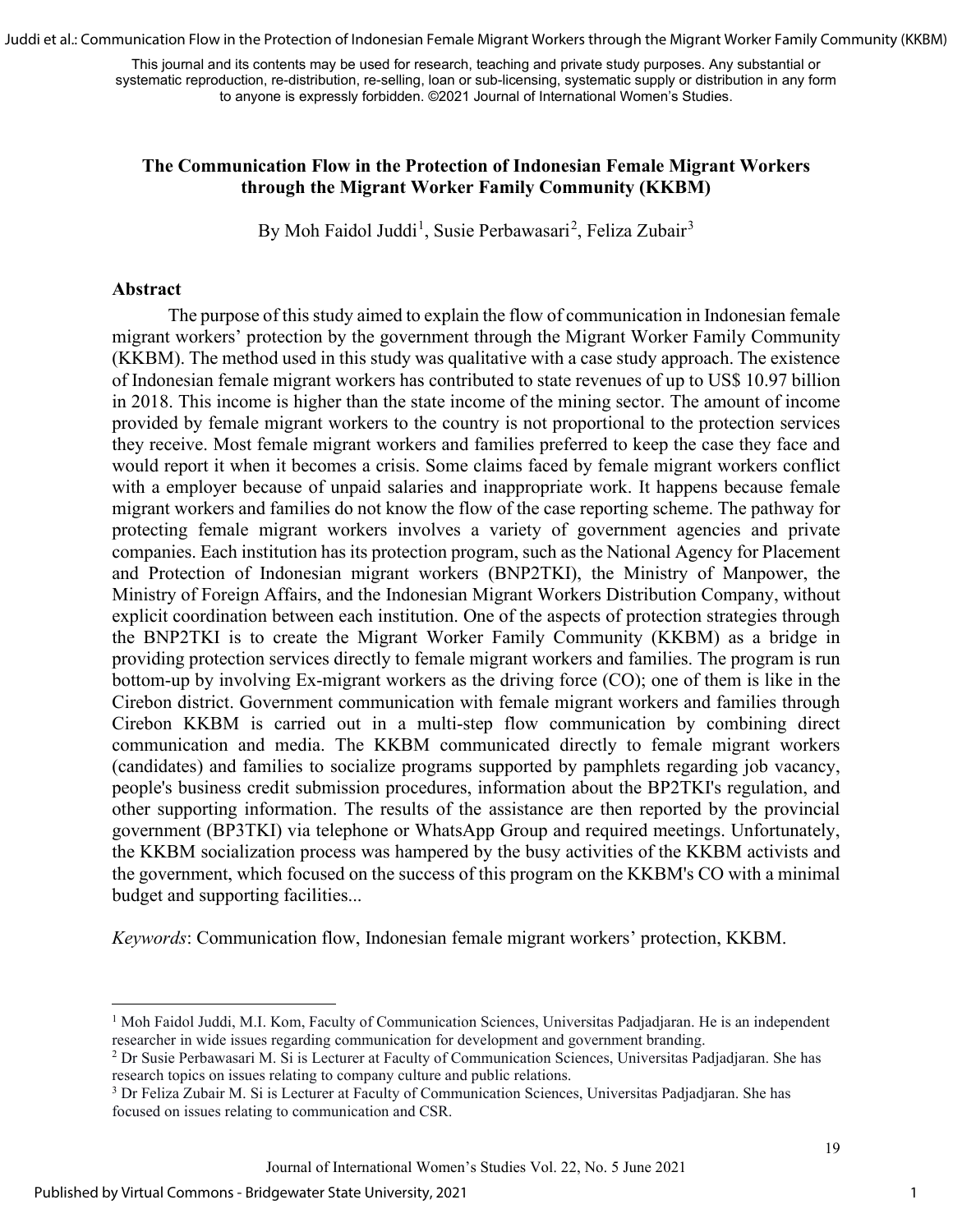#### **Introduction**

The number of Indonesian migrant workers continues to increase every year. For the period June 2017 to June 2019, there are a total of 110,873 Indonesians who migrated to work abroad. 77% of this number are females who work in the domestic sector residing at the employer's house (BNP2TKI, 2019, p.1-3). The government sees the domestic migrant worker's distribution to the person-to-person scheme (living with a employer) as a trigger for female migrant worker's problems abroad. This issue already exists because of the conflict between migrant workers and their employers, and there is no legal framework that protects migrant workers (Muwahid, 2017; Varia, 2011; Vlieger, 2012). Domestic work includes household chores, such as cooking, serving food, house cleaning, washing, caring for children, and caring for an elderly (ILO, 2011).

The majority of denunciations that come to the government are cases of domestic migrant workers, such as not being paid, salaries below standard, termination of contracts unilaterally, overstaying, to fraudulent employment opportunities (BNP2TKI, 2019, p. 31). The efforts to protect and to handle the problems of female migrant workers involve adequate information flow and coordination between parties (Iqlima, 2017). The parties engaged in migrant workers protection include the government, insurance consortium, and a migrant worker placement agency. The migrant worker protection also involves several state institutions or ministries including The Centre Placement of Indonesian migrant Workers (BNP2TKI), Ministry of Manpower and Transmigration, Ministry of Education, and Ministry of Finance. However, the implementation of the migrant worker protection has not been running well and there has been overlap in policymaking (Kristina, 2017).





Source: (BNP2TKI, 2019, p.31)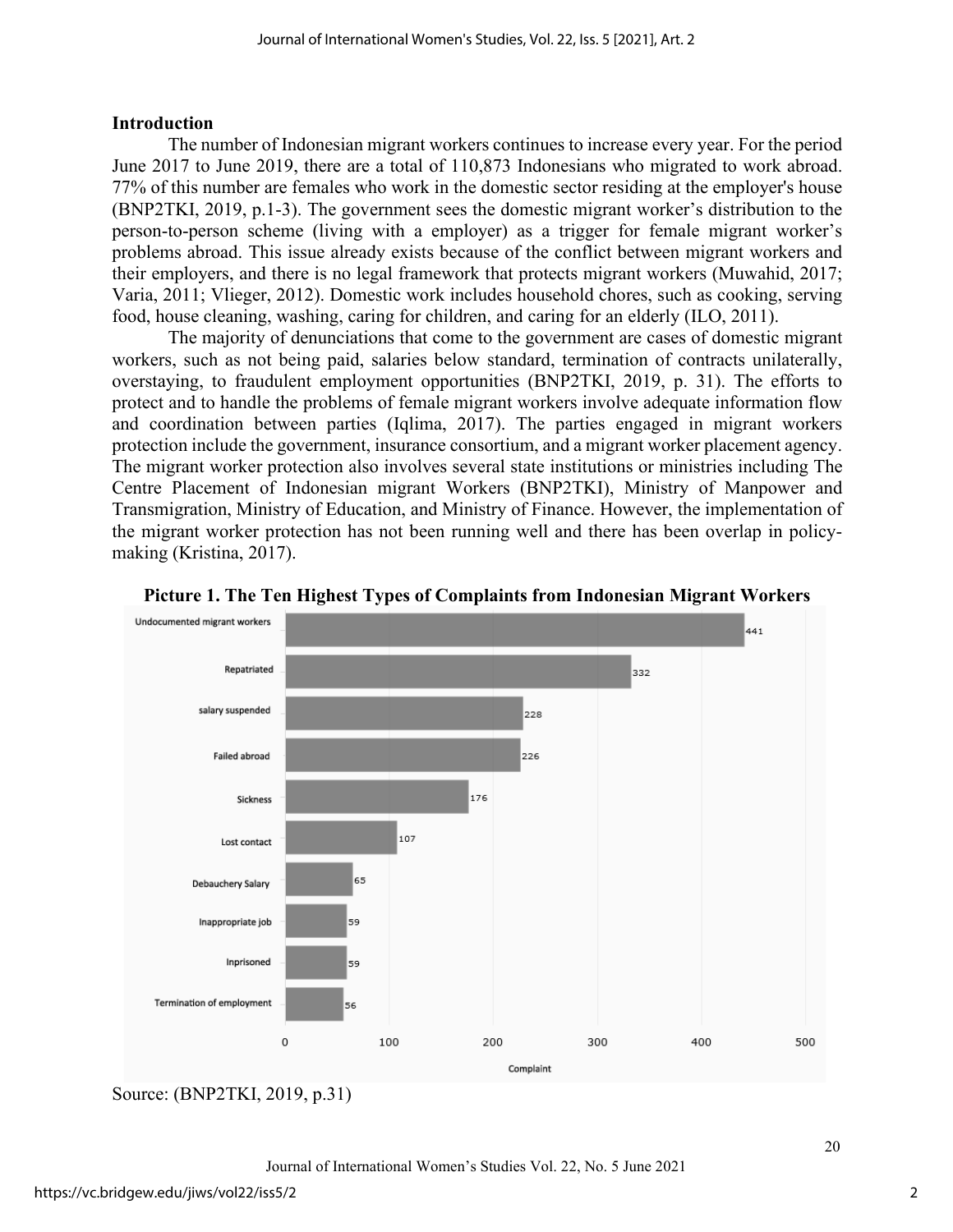The protection and empowerment of Indonesian migrant workers are performed through two channels: the government and a migrant worker placement agency. The communication flow between a migrant worker placement agency and Indonesian migrant workers in a foreign country is carried out through several migrant worker recruitment agency companies in the destination country in order to socialize the latest policies. It is performed through various media with foreign agent companies before being forwarded to Indonesian migrant workers. After that, Indonesian migrant workers contacts the company's agent in the country where they work to handle complaints. In this case, distortions occur when Female migrant workers makes complaints directly to a migrant worker placement agency, or even, to the Consulate General of the Republic of Indonesia (KJRI) or equivalent institutions and the Manpower and Transmigration Office if complaints are not responded to by agency companies and a migrant worker placement agency (Juddi, Perbawasari, & Zubair, 2019).

For the communication in migrant worker protection and empowerment, the Indonesian government's channel is carried out through BNP2TKI. This is technically run by the Regional Indonesian Workers Placement and Protection Services (BP3TKI) in each region (Panjiwijaya, 2018). It manages the distribution of information from the government and migrant worker's complaints to the government. Practically, migrant workers complain about the cases they faced through many doors, such as the BNP2TKI, the Ministry of Manpower and Manpower and Transmigration, Ministry of Foreign Affairs. This happened because of several reasons: the oblivious of female migrant workers in the flow of communication and complaint mechanisms, the limitation of responsibilities between institutions in handling migrant workers cases, and the unclear complaint mechanism (The Constitutional Court of the Republic of Indonesia, 2016).

The application of communication and coordination channels in female migrant workers' protection has not effusively well implemented. The central government and regional governments have been tugging to one another. Furthermore, the Regional Manpower and Transmigration Office (Disnakertrans) and a migrant worker placement agency were not cooperative in assisting the government in solving female migrant worker's problems. The standard operating procedure (SOP) is also not implemented effectively (May, 2013). Besides, The Association of Southeast Asian Nations (ASEAN) has not been able to provide maximum protection to female migrant workers. ASEAN is not consistent with the recognition of the existence of migrant workers because the ASEAN Economic Community facilities have been limited to professional, educated and trained workers making migrant workers are only considered as objects. Whereas, the contribution of migrant workers is very significant, both for the country of origin and the destination country (Taufik, 2014).

The capacity of female migrant worker's protection policy reveals the limitations of decision making in the presence of strong authority. The dominant supremacy does not entirely belong to the government but also is owned by the private sectors (insurance consortium and a migrant worker placement agency). Under these circumstances, the protection of female domestic migrant workers being still strong with business motives. The rights listed in female migrant worker's advocacy laws are still frequently violated by countries user. Many of those who work in the informal sector do not get the right to maximum rest periods and annual leave (Siregar & Syofyan, 2014). This ineffectiveness is seen in terms of the definition that does not cover either all professions or migrant worker's family member. On the other hand, the role of a migrant worker placement agency in the law has not been optimally stated: the insurance obligation burdens Prospective migrant workers and female migrant workers, the portion of the role of relevant government agencies has not been structured well (Subhan, 2012).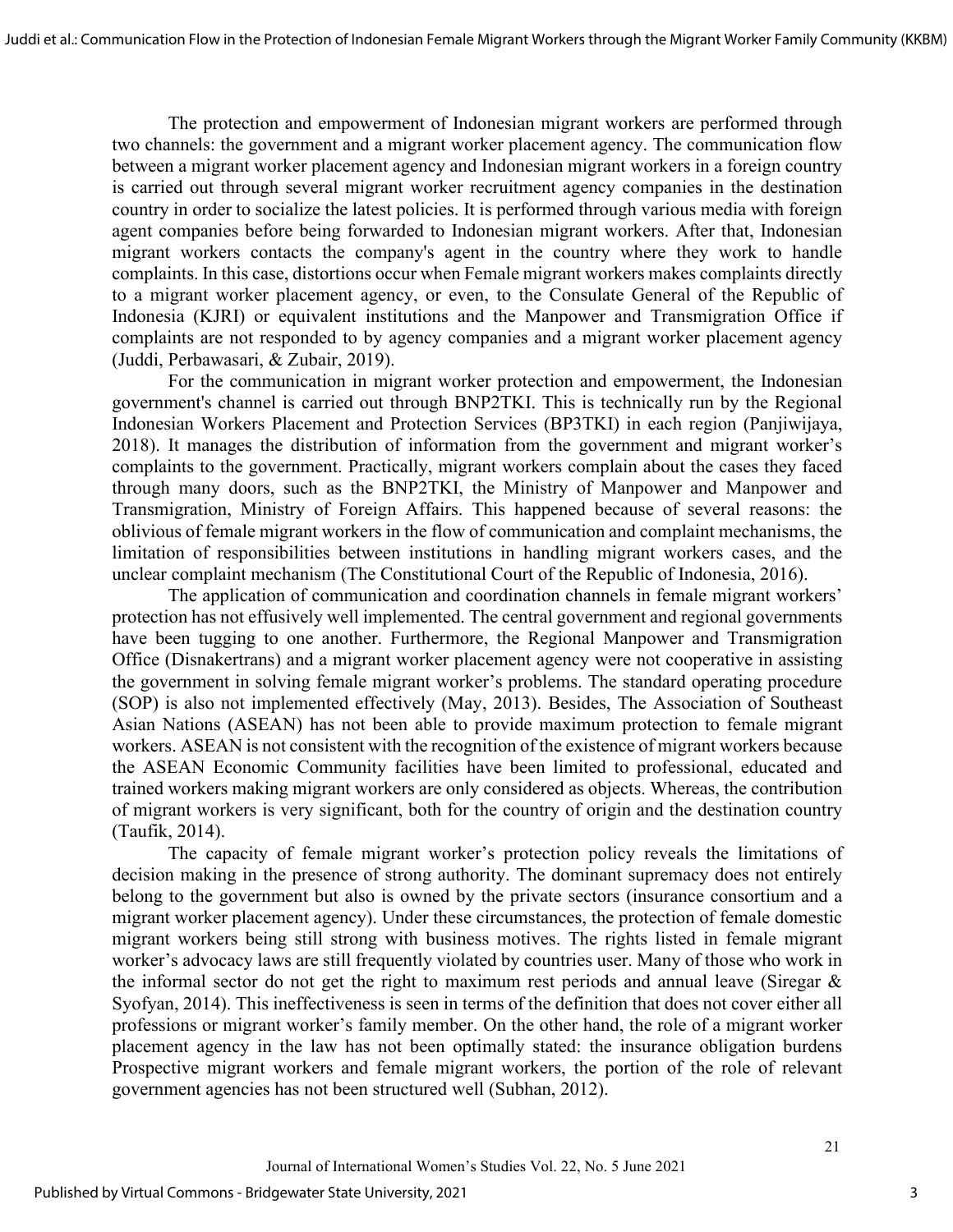The female migrant workers protection strategy by the government is carried out in some ways, including (1) regulation, by issuing female migrant workers placement and protection laws, (2) institutional, implemented by clearly dividing the central and regional authorities in the female migrant workers placement and protection system, (3) actions in various forms, among others (Suparno, 2008):

- Carrying out presidential instructions related to the reform of the female migrant worker's placement and protection system policy by simplifying the bureaucracy and alleviating the cost burden borne by migrant worker applicants.
- Improving the quality of female migrant workers with training skills, language skills, and mental preparation.
- Enhancing bilateral relations with female migrant workers placement countries.
- Forming a female migrant workers placement and protection service center.
- And some other series of activities.

Female migrant workers protection efforts also involve a variety of local institutions in the community. The next problem is how to raise the awareness of solidarity among the stakeholders of migrant workers. It is often stated that the migrant worker's movement is not above solidarity awareness. The scope of the movement is limited to pragmatic and practical issues so that such movements will not last long in the long-term goal of change (Yuniarto, 2015). As a result, the problem of migrant workers remains complex and difficult to disentangle because it is easily manipulated by dominant parties, such as a migrant worker placement agency, agents in the destination country, and the government, who take advantage of the process of sending migrant workers abroad. The asynchronous communication flow from the government side can be seen between BNP2TKI and the Ministry of Manpower and Transmigration, which has a work program and information system that is almost the same but runs independently and there is no coordination with each other (Nuraeni, 2018).

The protection of female migrant workers has been so complicated because involving cross sides, these are from Indonesia and the destination country. In addition to a strong commitment, a good communication system is needed; starting from the division of labor, communication models, communication lines, outreach, to the coordination system must be designed as well as possible. The government and stakeholders must find a win-win solution instead of prioritize their respective interests. The government has strived to maximize the protection of female migrant workers through various predetermined programs. However, the communication in the program implementation between government agencies has not been able to accommodate the problem of migrant workers well, and each government agencies have lousy communication with each other (Festyiani, 2018). Even though the state had received a very high income from remittances of migrant workers that had reached US\$ 10.97 billion, equivalent to 153.58 trillion Rupiah in 2018 (Anggit, 2019; BNP2TKI, 2017; Khalidi, 2018; Mafruhah, 2011). The amount of state revenue from these remittances is higher than the primary state revenue from the mining sector, which stands at 46.6 trillion Rupiah (Ramadhan, 2019).

At the same time, the government has always been constrained in concerning program socialization, both to the regions and to female migrant workers directly. This circumstance implored the government to establish the Migrant Worker Family Community (KKBM), which have technically driven by the BP3TKI in their respective regions since 2017 (Ara, 2018). The protection effort directly involves the female ex-migrant workers in Community Organizer (CO)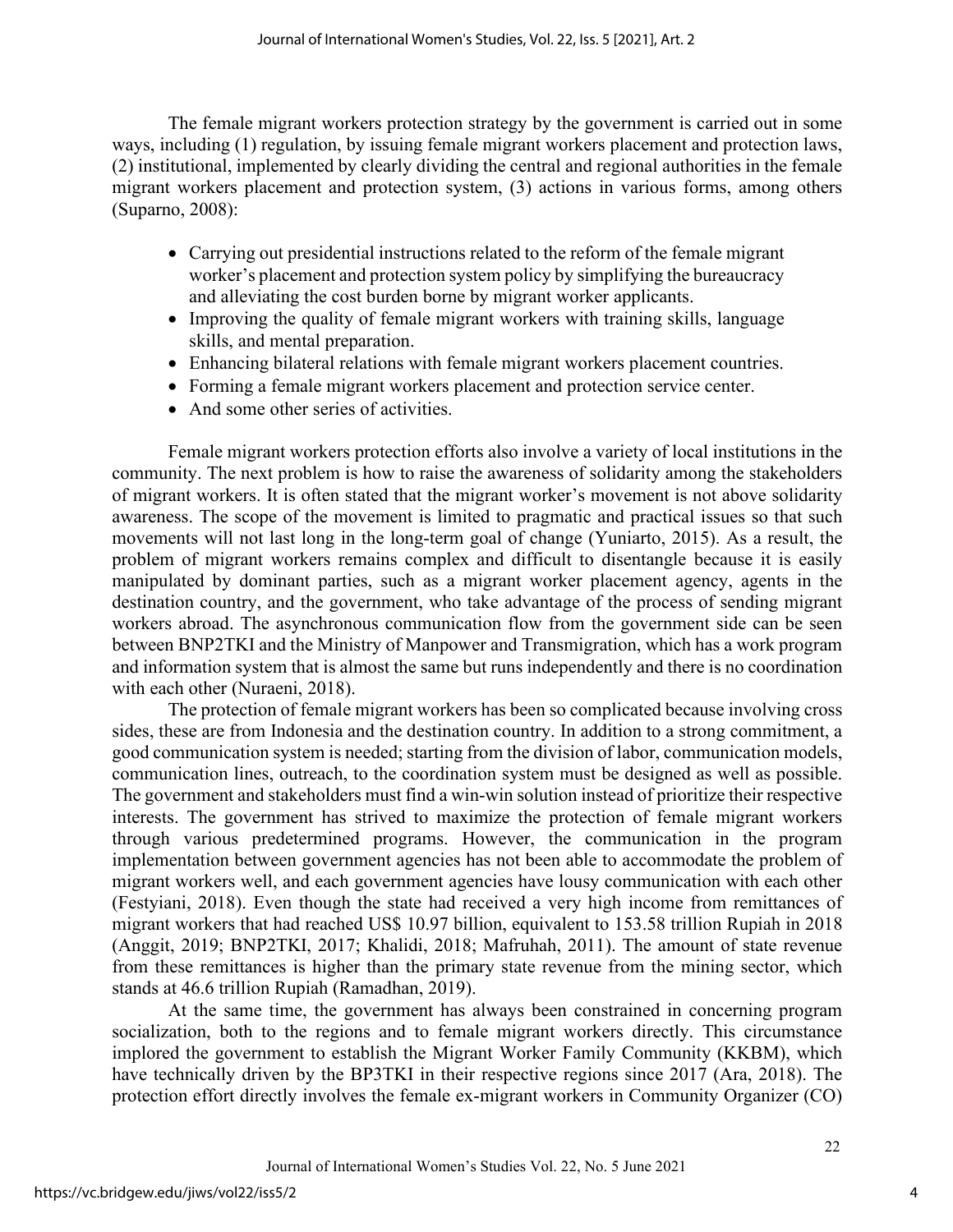and has a range of work that covers the entire Cirebon district. The establishment of KKBM has targeted almost all potential regions of female migrant worker suppliers in Indonesia until 2019.

|                             |                 | ౌ            |  |
|-----------------------------|-----------------|--------------|--|
|                             | <b>District</b> | <b>Total</b> |  |
| 1                           | Indramayu       | 5.960        |  |
| $\mathcal{D}_{\mathcal{L}}$ | Cirebon         | 3.158        |  |
| 3                           | Lombok Timur    | 2.766        |  |
| 4                           | Cilacap         | 2.844        |  |
| 5                           | Ponorogo        | 2.393        |  |
| 6                           | <b>Blitar</b>   | 2.247        |  |
| 7                           | Malang          | 1.926        |  |
| 8                           | Lombok Tengah   | 2.190        |  |
| 9                           | Kendal          | 1.874        |  |
| 10                          | Subang          | 1.698        |  |

**Table 1. Data on Placement of Indonesian Migrant Workers by June 2017-June 2019**

Source :(BNP2TKI, 2019, p.5)

Eleven KKBMs have established under the auspices of BP3TKI Bandung in West Java province. Several programs in West Java KKBM have been running according to the potential of each region for more than two years. Some of them have succeeded in improving information services in female migrant worker's protection and empowerment. However, some KKBM needs to attempt to develop the program harder, such as KKBM in the Cirebon district. According to the government's statement, the protection advocate provided by the KKBM of Cirebon district to female migrant workers has not been optimum, based on the government output target. This condition occurs because there are no female migrant workers or their families who directly complained about their cases to the KKBM. This study expects to find out how the flow of communication in the protection of female migrant workers by the government through the KKBM Cirebon district. This article aims to describe the communication flow and propose to evaluate the Cirebon Regency KKBM role in the female migrant worker's protection.

#### **Literature Review**

The communication flow in organizations defined into two types (Blundel & Cameron, 2005; Pace & Faules, 2006) : (1) vertical communication, organizational communication flows reciprocally from one level to another level higher or lower. (2) horizontal communication, which is carried out by two parties having the same position or are at the same level in their organization. Horizontal communication is needed to save time and accelerate action. A great flow of information in an organization is supported by a good socialization process that is carried out without going through bureaucratic procedures (Kholiq, 2010). Communication within the organization serves to expedite the management process, also functioned as an organizational bridge with the external environment. The media using in the communication process takes forms in using the telephone, internet, email, and mass media (Yudistiro, 2006). A healthy flow of communication can assist organizations in distributing messages appropriately within an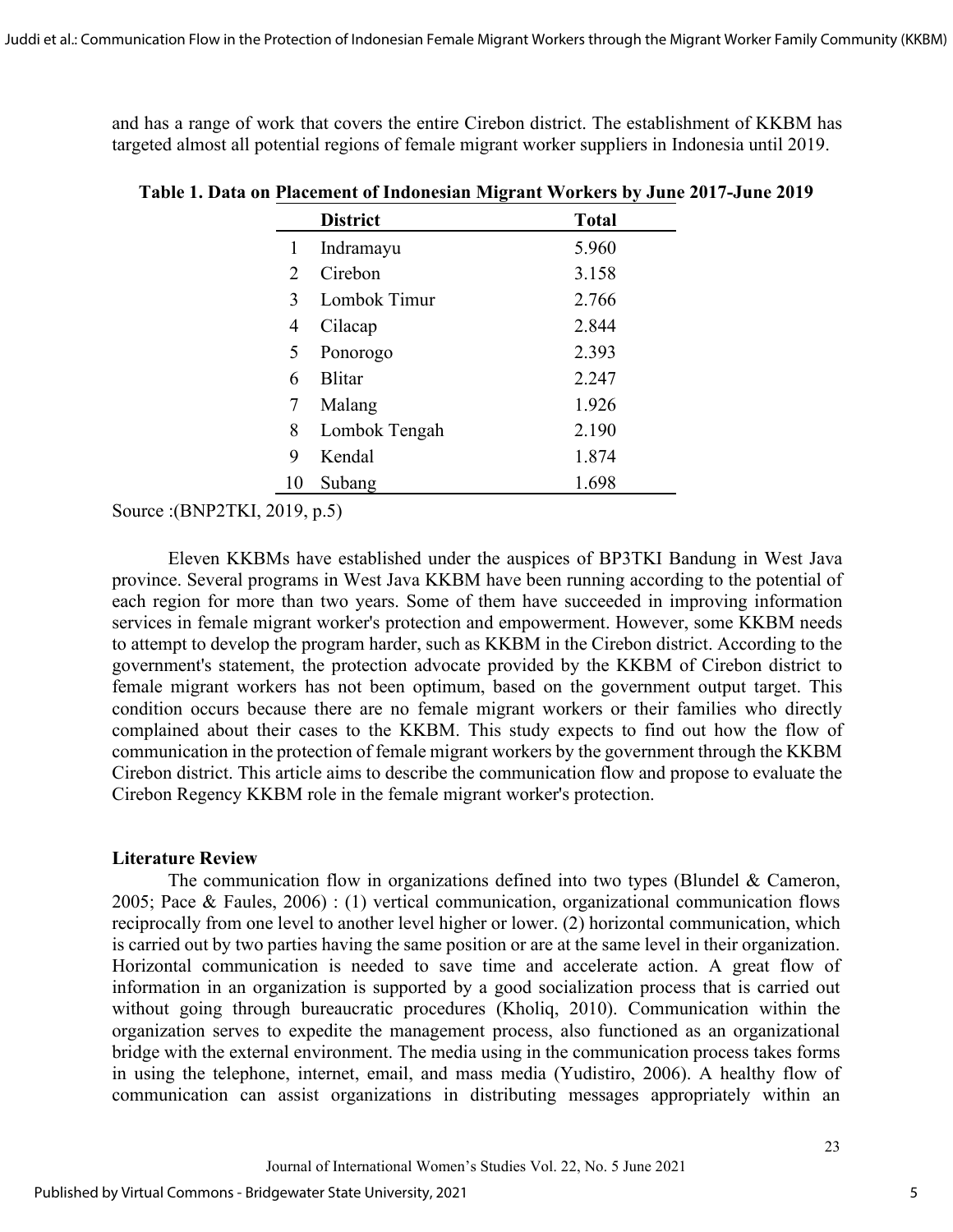organization and influencing the performance of organizational members. Communication styles used in organizations include one-way communication, two-way communication, structured communication, dynamic communication, the relinquishing style, and the withdrawal style (Tubbs & Moss, 2000)*.* 

Protection can be interpreted as a place of security, actions, or other things to protect (Business Dictionary, 2013; KBBI, 2016). A development could be successful if it can raise the rank of the people as much as possible to the order of a decent economic life. The general welfare of the community is a core of development (Merriam-Webster, 2013; Siagian, 2005; Sumodiningrat, 1999; Suryono, 2004). Soepomo (Khakim, 2003) stated that protection of Indonesian migrant worker could be divided into three types: (1) financial welfare, constituting labor protection in the form of adequate income, (2) social security, add up to stability in the form of work health insurance and freedom of association and protection of the right to organize, (3) technical protection, constituting protection in the way of work security and safety. Regardless of the profession, people of Indonesia have the same fundamental rights, namely the right to life, the right to be free, and to be protected. Legal protection and community empowerment is an absolute right for every citizen and is an obligation that must be carried out by the government (Hasan, 2016).

The Migrant Worker Family Community (KKBM) is a community that comes from the migrant workers to the migrant workers (bottom-up communication). The Indonesian Government formed this community for people from one or several villages/sub-districts that are side by si de in the context of providing information and advocacy services to migrant workers applicant/female migrant workers (on going)/ female ex-migrant workers and families (Kepala Badan Nasional Penempatan Dan Perlindungan Tenaga Kerja Indonesia, 2017). Community Organizer (CO) is a group of people who are given the duties and responsibilities in providing information and advocacy services to female migrant workers and families. the Regional Indonesian Workers Placement and Protection Services (BP3TKI) is a technical implementing unit under BP3TKI which has the task of providing ease in processing all protection documents and solvingfemale migrant workersproblems in an organized and integrated manner in its work area. The BP3TKI working area covers all districts in every province in Indonesia.

#### **Postmodern Feminist Theory**

Women have different characters and interests, just like men do. Women cannot be generalized and dictated unfairly (E.W., 2006; Grant & Wilkinson, 2009). Gender performance theory is a critique of structuralism that has diverse backgrounds related to feminist theory as a theory of social categories, identification, and agency. Judith Butler (Salih, 2007) stated that there is no gender identity behind gender expression. Character manifested in a performative manner, repeated until a "genuine identity" is reached. According to Charlotte dan Anne Scoot (Krolokke & Sorensen, 2006), gender is not limited as a source of identity and language, but rather as a consequence of semiotic practices. Gender is a performative sign with the impact of deviations from the adaptation and negotiation patterns of a subject's position. Understanding gender interacts in terms of race, class, sexuality, entities, and nationality. Each individual plays a role in gender performance with imitation and subversive rhetoric (Byrne, 2000; Helen Sauntson, 2019).

This concept exists not for an emancipatory agenda, but as a support for female migrant workers and families as an oppressed group. Their voices need to be heard through advocacy communication. The female migrant workers protection by the Indonesian government through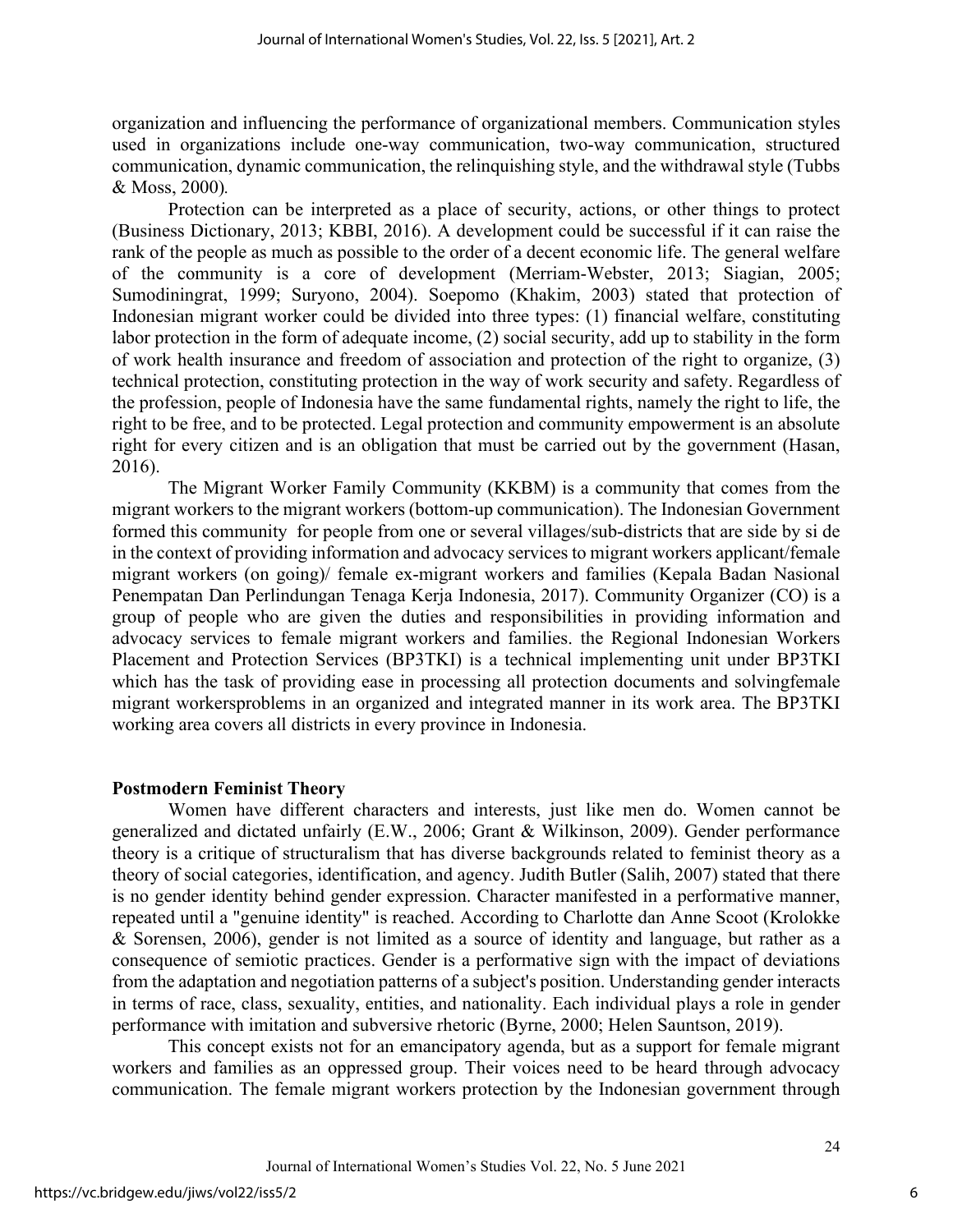the KKBM is a bottom-up protection concept. However, the program implementation needs to be further criticized, whether it has been performed following the basic concept of empowerment or is still top-down. The existence of female migrant workers is profitable to many parties, both government and private, that involved in it because of the extensive money. Yet, the protection and empowerment program that given to migrant workers are still half-hearted in the implementation.

#### **Research Methods**

 This article used a case study approach to explore social realities and contemporary limited systems through a detailed and in-depth data collection process. The instrument used in this study was intrinsic to a case that focuses on the case itself with a unique situation in it. Data was taken from letters, memorandums, agendas, proposals, research results of evaluation results, reports of an event, clippings, articles, diversity of services, maps, rosters, survey data, diaries, and calendars. Also, the data collection was done through open-ended interviews with several informants from BNP2TKI, BP3TKI Bandung, KKBM COs of Cirebon Regency, female migrant worker's families in Cirebon regency. Data analysis began by transcribing the interview results that have been recorded into written form. Then, data reduction involves organizing the data and determining the types to be used, conducting the data coding process, and streamlining data that is not related to research. Intertwined analysis, which is a specific and unique case analysis, was done by making explanations for analyzing case study data by making explanations about the case in question.

The validation was done through triangulation and member check. Triangulation helped researchers to check the validity of data through measurement and comparison of data. In member check, the researcher checked the members involved in the case study research and reacts in terms of point of view and their situation to the data that has been organized by the researcher. Triangulation served to check the validity of the data that uses something else outside the data for checking or comparison of the data. Triangulation was done by confirming interview answers from KKBM to BNP2TKI, and vice versa. Some interview data will be reconfirmed to interviewees via telephone or text message.

#### **Results and Discussion**

#### *Communication Flow in the Protection of Indonesian Female Migrant Workers*

One background in the formation of the Migrant Worker Family Community (KKBM) was because the government saw before female migrant workers went abroad, the first time they had to take care of licensing at the village office. Therefore, the socialization function was started and maximized by the village office. It aimed to reduce the number of cases and the number of female migrant workers that is not following the procedure of departure or known as non-procedural, abroad. KKBM Cirebon services in the protection and empowerment of female migrant workers have a series of communication channels that connect several parties and government agencies. The communication flow of protection of female migrant workers by KKBM Cirebon can be described as follows: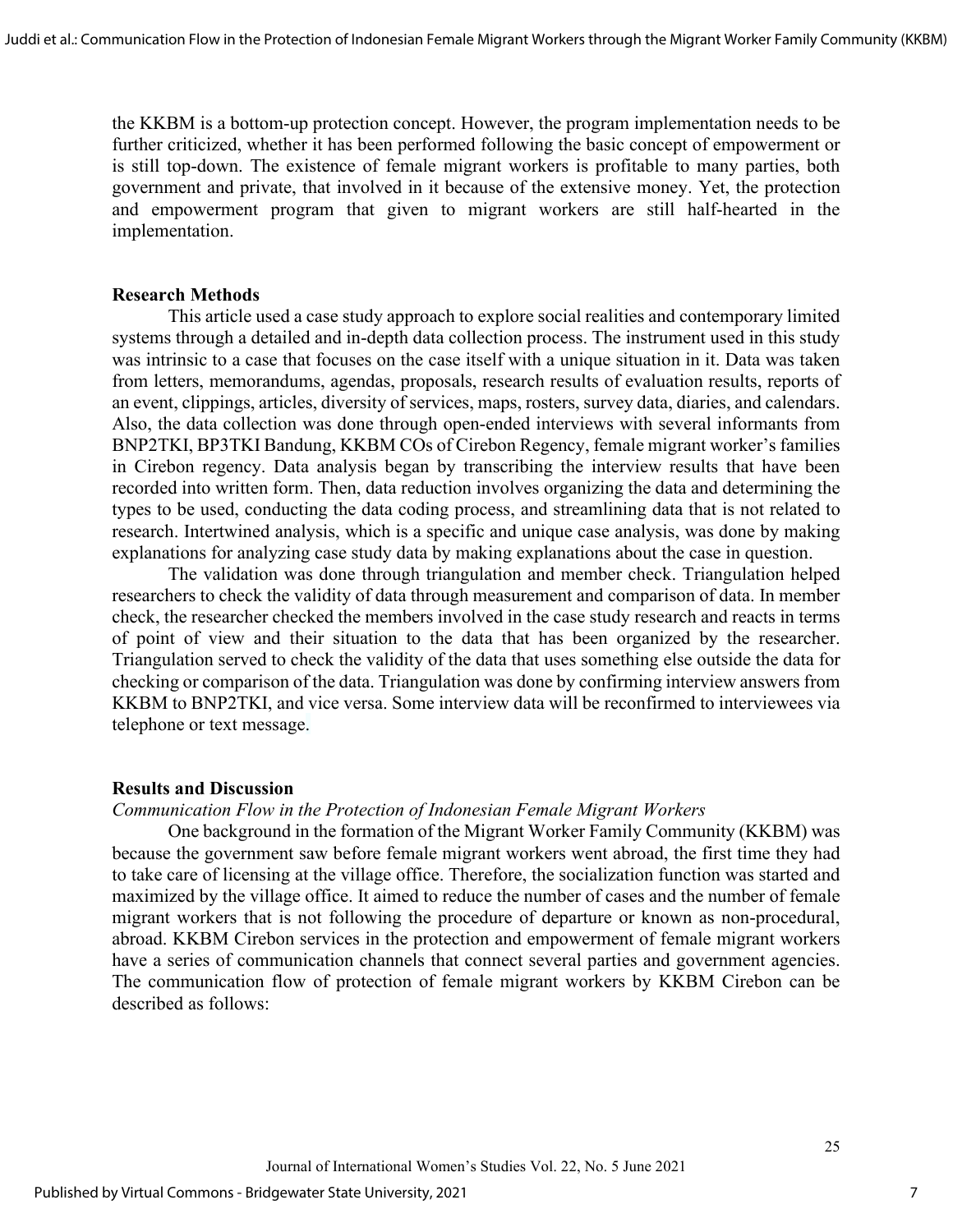**Picture 2**. **The Communication Flow Pattern for The Protection of Female Migrant Workers and Families by The Cirebon Regency KKBM**



Communication flow related to services and protection of female migrant workers by KKBM Cirebon defined as bottom-up communication between the government (BNP2TKI) and female migrant workers through the concept of migrant workers to other migrant workers. The vertical communication can be seen from the flow of information between female migrant workers and the government, and vice versa. The communication process flows from a higher level starting from BNP2TKI by forming, making guidelines, conducting, and evaluating the KKBM, then organized by BP3TKI Bandung at the designated location. KKBM Cirebon, as the government bridge, provided information services related to overseas employment opportunities, as well as information about procedures and requirements for working abroad to the applicant of female migrant workers. Besides, KKBM Cirebon also conducted data collection and mapping of the number of female migrant workers, number of ex-migrant workers, number of partners, number of entrepreneurial ex-migrant workers, number of KUR (People's Business Credit) received, and others. Information distribution was carried out by BP3TKI Bandung through KKBM Cirebon related to a migrant worker placement agency and related institutions that supported the placement of female migrant workers.

KKBM is an extension of the government (BNP2TKI/BP3TKI) in handling with female migrant worker's cases, including job info for migrant worker applicants, assisting migrant workers if they have conflict abroad, also for empowering female ex-migrant workers… (ER, Personal interview, March 18, 2019)

The communication flow from the lower to the higher level can be related from the function of the KKBM Cirebon in accommodating complaints pertaining to cases that faced by female migrant workers. Essentially, the KKBM Cirebon is a community focused on advocacy assistance for female migrant worker's protection in the Cirebon region. Most female migrant workers complained to KKBM through their families at home regarding the case they faced. When the KKBM Cirebon got a complaint from female migrant workers through their families, the first step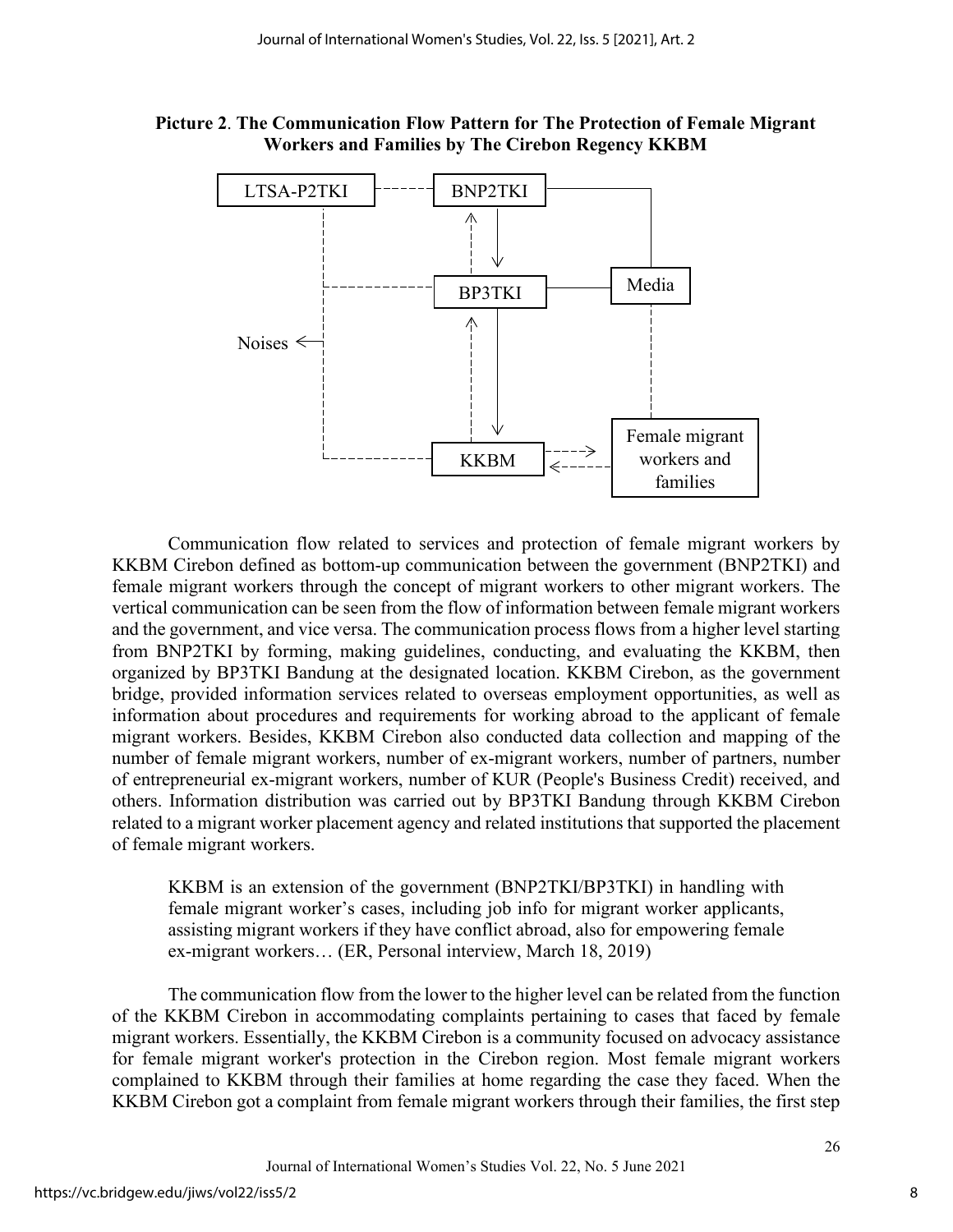had taken by the KKBM was to check the completeness of female migrant worker's documents following procedures. After that, the KKBM Cirebon continued the report to BP3TKI Bandung and forwarded it to BNP2TKI, or trough the One-Stop Integrated Placement and Protection of Indonesian Migrant Workers (LTSA-P2TKI) for further handling. KKBM Cirebon would not escape the responsibility and continue to advocate the case handling process until it was finished. Female migrant workers also could report their cases to LTSA-P2TKI directly without going through the KKBM.

The LTSA-P2TKI is a body established from a combination of several agencies in one service roof. The counters include the Department of Manpower and Transmigration counter, the BNP3TKI/LP3TKI, the Women's Empowerment Service counter, the Child Protection Service, Population Service, the Health Service, the Regional Police Counter (Polda), the Insurance and Social Security (BPJS) counters, and the Immigration counters. Moreover, LTSA-P2TKI also has other supporting institutions such as banks, female migrant workers placement associations, female migrant workers protection consultations, and job fairs (P3TKI-Jatim, 2019). Harmono (Fahmi, 2018) stated that the basis of the LTSA-P2TKI formation was an effort to restrain the sending of non-procedural female migrant workers abroad by providing convenience services in integrated administration in one place. These services had arranged Certificate of Moving Abroad, a record of passport, passport, Police Certificate of Good Conduct (SKCK), health records, BPJS, professional certification institution (LSP), and the kiosks 3in1.

KKBM Cirebon did not arbitrarily push on the relevant parties in migrant worker's cases. KKBM does not have the authority to intervene in female migrant workers cases if there is no report from female migrant workers or families.

So we are not interfering *PT* (a migrant worker placement agency) at will. It is only in the assistance process. CO is only limited to reports from female migrant workers or families related to their issues. The CO only processes to the village government about the complaint, then continue to LTSA-P2TKI… (BT, Personal interview, April 20, 2019).

 The flow of communication in the distribution of information to all elements of the organization and stakeholder can determine the climate and values adopted in a service (Rokhmawati, 2017). The KKBM Cirebon communication flow is multi-step flow communication by combining direct communication and media communication (Effendy, 2017). Direct communication had been done by the Cirebon CO KKBM members who were appointed directly by the BP3TKI Bandung to forward the message of protection and empowerment from BNP2TKI to female migrant workers in their area. One such CO is BT, who is a female ex-migrant worker and also a migrant worker right activist from the Cirebon district since 2013. She is widely known by migrant workers from Cirebon and has been trusted by the community in Pegagan Kidul village as an opinion leader (inspiring figure). On the other hand, the KKBM of Cirebon regency also involved ES and RD as the CO, who is a female ex-migrant worker and the village government staff.

The implementor team of KKBM activities in Pegagan Kidul village consists of the Director, Responsible Officer, Chairperson, and COs (CO1, CO2, and CO3). The director and coordinator are held by the BNP2TKI (central government) and BP3TKI (regional government), while the Pegagan Kidul village head fills the chair position. KKBM CO has the responsibility to do the census of migrant workers in the area. This enumeration covers many data, including the

9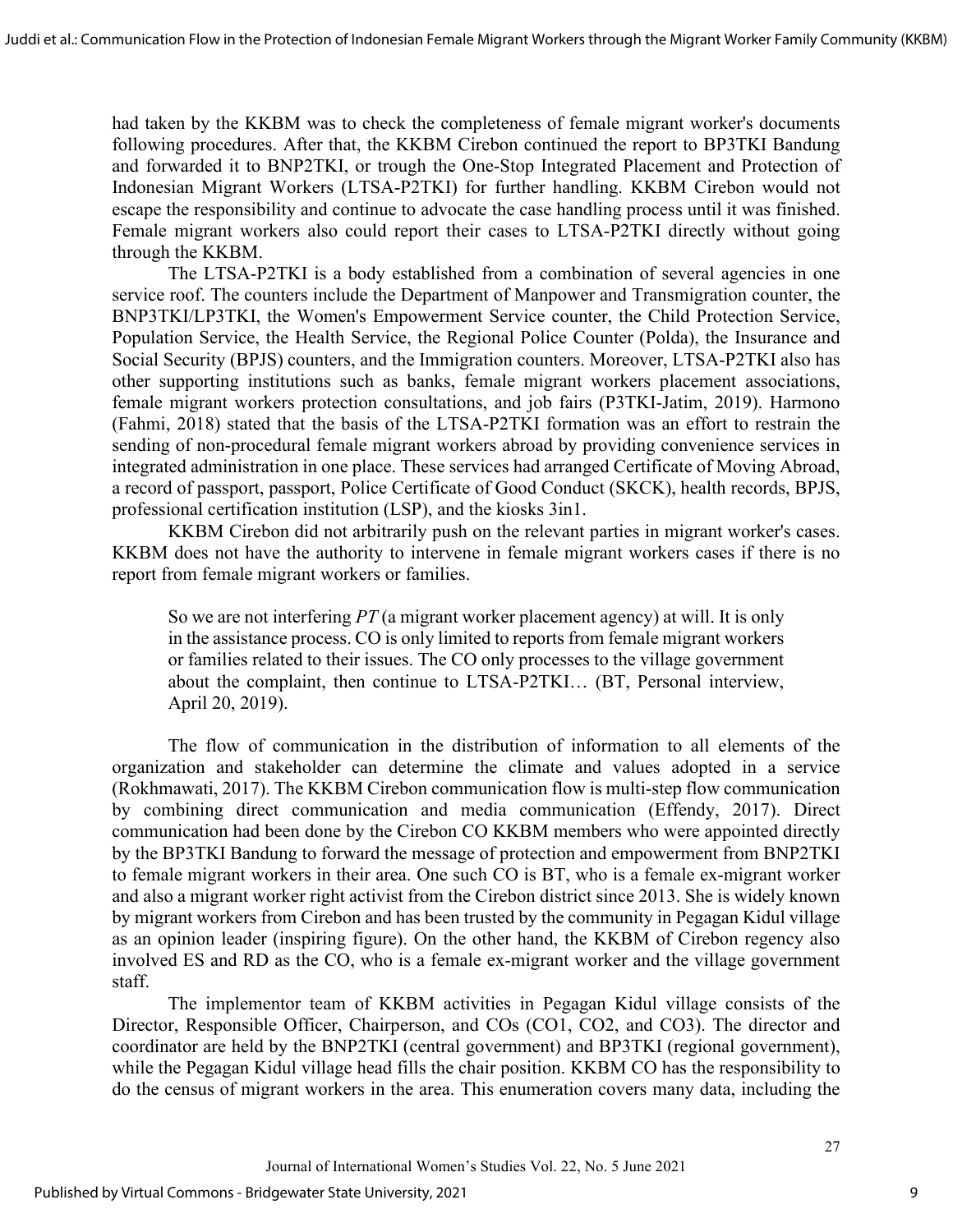migrant worker numbers, entrepreneurship business units, entrepreneurship business partners, and conducting door-to-door socialization and media communication related to the mechanism, requirements, documents, placement fees, and policies related to female migrant workers. Besides, the KKBM activator was also providing information for female migrant worker applicants related job information, registering to the Manpower Office, a migrant worker placement agency, managing the document requirements, and others. (Kepala Badan Nasional Penempatan Dan Perlindungan Tenaga Kerja Indonesia, 2017).

|   | Village       | Number of ex-female migran<br>workers |
|---|---------------|---------------------------------------|
|   | Pegagan Kidul | 140                                   |
| 2 | Pegagan Lor   | 120                                   |
| 3 | Kapetakan     | 55                                    |
| 4 | Karang Kendal | 40                                    |
| 5 | <b>Bungko</b> | Not yet recorded                      |
| 6 | Bungko Lor    | Not yet recorded                      |
|   | Dukuh         | Not yet recorded                      |
| 8 | Grogol        | Not yet recorded                      |
| 9 | Kertasura     | Not yet recorded                      |
|   | <b>Total</b>  | 355                                   |

| Table 2. The Data of Indonesian Female Ex-Migrant Workers in The Kapetakan |
|----------------------------------------------------------------------------|
| <b>Subdistrict with Return Year 2015-2019</b>                              |

Source: The Result of Female Ex-Migrant Worker's Data Collection by The KKBM of Cirebon District in 2019

The presence of new communication technologies could affect changes in information flow within organizations. The distribution of messages by BNP2TKI to female migrant workers was also carried out through the media. Media communication is carried out using channels or means to forward a communication message to receivers that are far away and in large numbers(Rakhmat, 2005). The media chosen by the message distribution to female migrant workers through KKBM are leaflets or pamphlets related to job vacancy information, migrant worker's business kredit, submission procedures, information about BP3TKI Bandung, and other supporting information. These pamphlets are usually distributed by KKBM activists in activities involving female migrant workers and families, or when meeting outside the event. In addition to pamphlets, information distribution is also carried out by BNP2TKI through the official website [www.bnp2tki.go.id,](http://www.bnp2tki.go.id/) the official Facebook of BNP2TKI and BP3TKI Bandung. Media communication is also carried out by the government in coordination with KKBM regarding the information diffusion updates and reports on mentoring activities.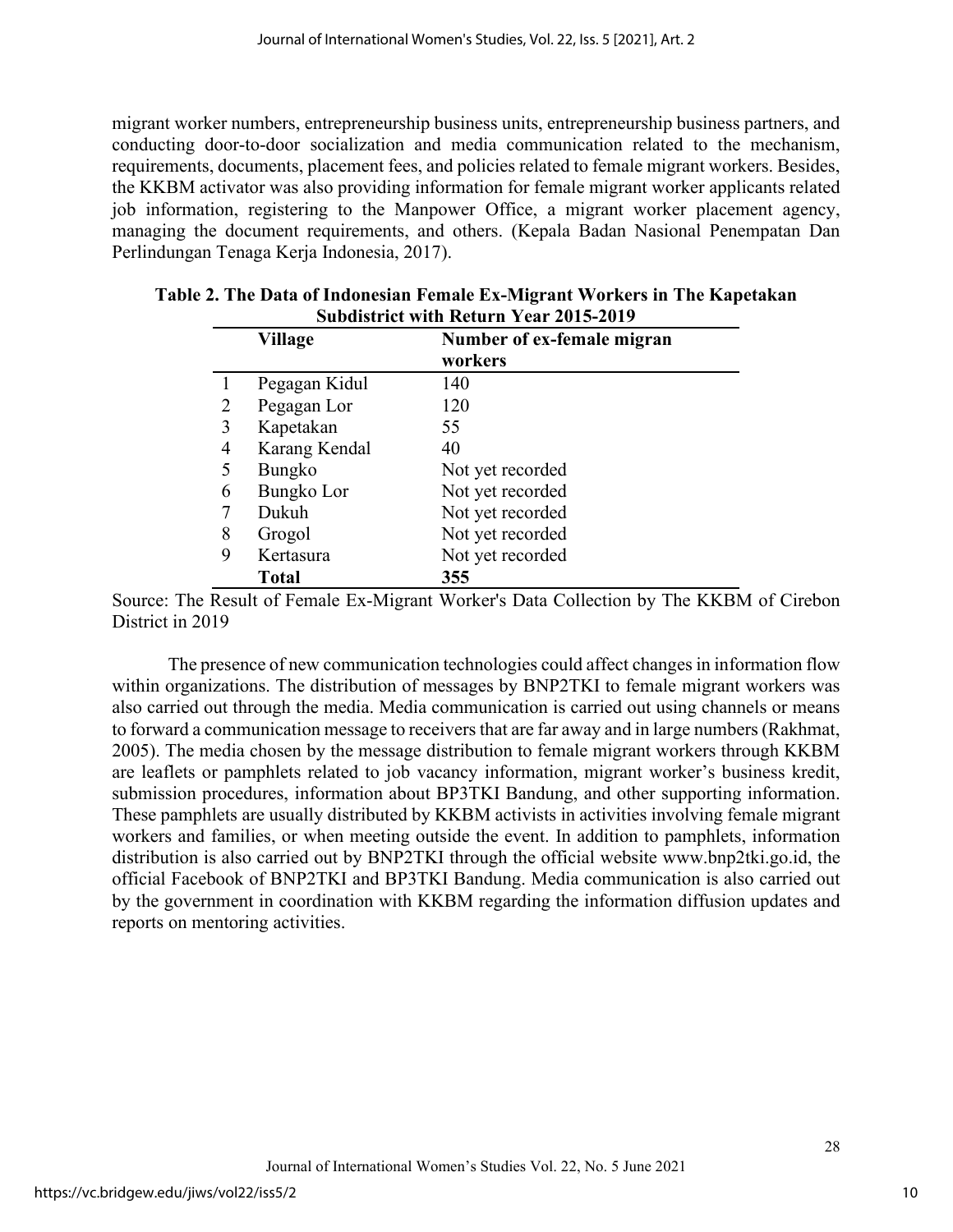

**Picture 3. The Pamphlet as a Distribution Media for BNP2TKI Messages to Female Migrant Workers**

Multy step flow communication is carried out by BNP2TKI for female migrant workers who have many alternatives in receiving media messages, both directly and indirectly. Direct communication means that female migrant workers do not need KKBM activators in delivering and interpreting information from BNP2TKI or other relevant agencies. Communication indirectly is that female migrant workers need KKBM organizer to confirm or understand messages that have been provided by BNP2TKI or other parties through the media. This effort designed to help female migrant workers having that protection information optimally to reducing the number of cases of problematic female migrant workers abroad.

Cirebon KKBM has been required to report to BP3TKI Bandung regarding the assistance activities that were done once a month. Evaluation of assistance and empowerment activities performed once a year together (KKBM throughout Indonesia's districts) in the central government office. The reports are in writing and oral. Written statements contain the results of the implementation of program assistance, obstacles encountered, follow-up efforts, and support for mentoring visits and activities that have implemented in support, further plans, and attachments that containing supporting documents such as pictures, organizational structure, and others. The direct report involved all KKBM organizers in West Java for evaluation and brainstorming to find solutions in solving problems encountered in implementing protection and empowerment activities for female migrant workers in their respective regions. The results of the evaluation and brainstorming joints are expected could be used to solve the problems in each of the KKBM areas in West Java.

#### *Communication Noises*

The communication flow and the socialization process are two crucial elements that interrelated with one another. Without socialization, the communication flow cannot run properly, vice versa (Effendy, 2017). The concept of the Migrant Worker Family Community (KKBM) is based on the principle of voluntary. The socialization was carried out by KKBM Cirebon face-to-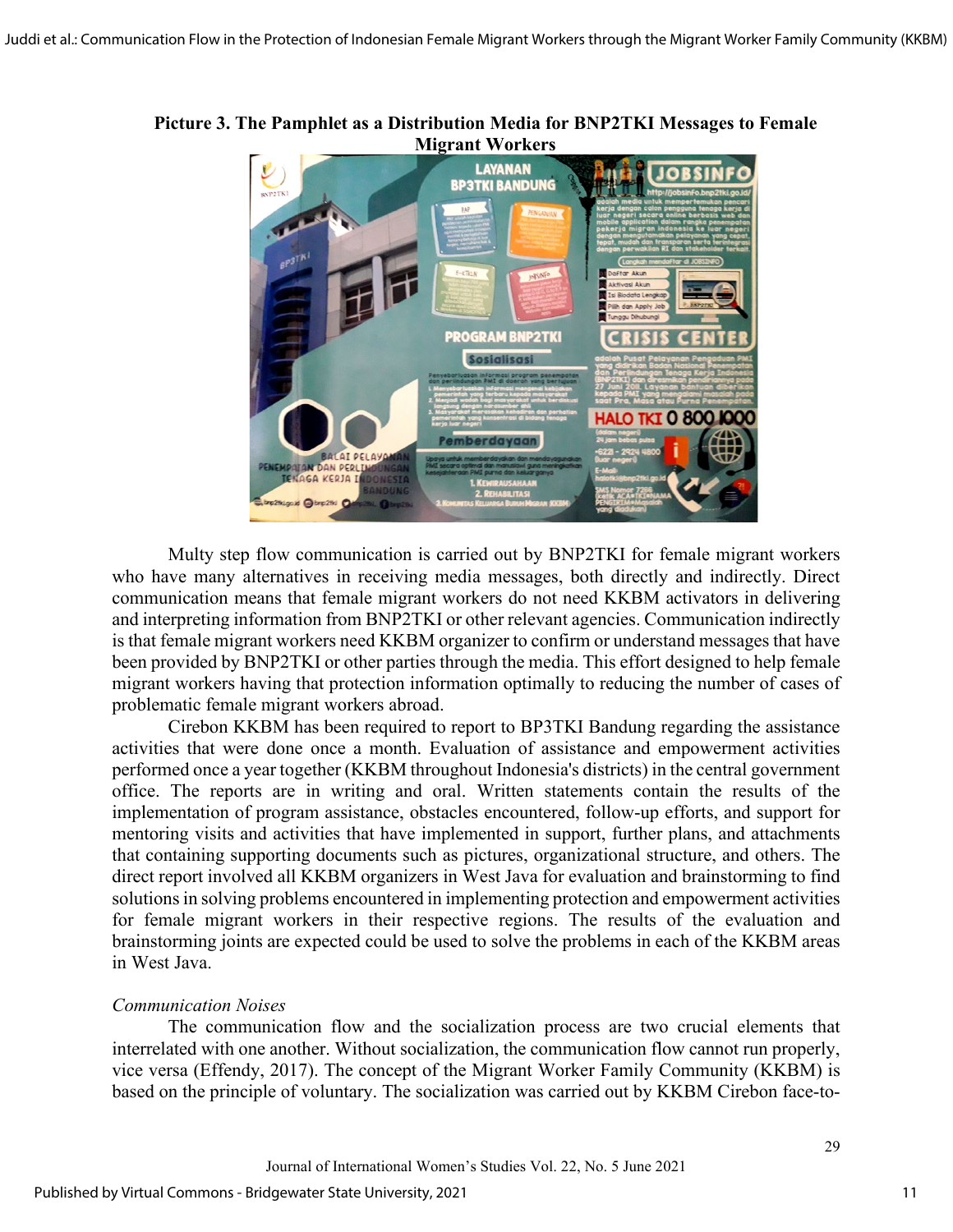face by visiting migrant worker's families one by one. Persuasion communication is done more with informal (colloquial) language.

Yes, it might be more towards familiarity (informal language) as long as the context is accepted by them first. So might not in detail, maybe not all points have been delivered well… (BT, Personal interview, October 1, 2019).

This informal language was related to the choice of simple tongue colloquial that was easily had by female migrant worker's families and female migrant worker applicants. However, the choice of informal language was biased because they do not fully understand the message from the KKBM. Communication activity has been emphasized by the KKBM in the understanding of empowerment programs more than the concept of protection assistance.

On the other hand, the KKBM of Cirebon tried to propose cooperation with the local district or village government in socializing the program. However, there had been no one from them that was willing to assist KKBM in socialization because of the budget matter. The KKBM Cirebon itself has been still unfamiliar amid sub-district or village governments in the Cirebon regency.

The KKBM tried to engage with the local sub-district governments in socializing the program by joining the event that they organized for. Nevertheless, they did not support our proposal. So far, the KKBM budget from the central government has still minimal for socialization activity… (ES, Personal interview, November 25, 2019).

Socialization is a process of imposing values, rules, and community behavior (Maxmanroe.com, 2019). Soerjono Dirdjosisworo (Prakoso, 2017) stated that in a socialization process, there was an accommodation process where individuals are resisting, changing, and adopting the community way of life.

On the other hand, the focus of the KKBM Cirebon activities was more emphasized on empowerment activities through entrepreneurship training. The government pushed the KKBM Cirebon to be able to empower female ex-migrant workers by producing a featured product after the training program. the fact that the government only focused on the program results than the process (Emison, 2006). This communication manner certainly brought intense pressure to the KKBM organizers because they did not have enough experience as an empowerment activator. The average of the KKBM Cirebon organizer education level is an elementary school graduate with limited work experience in domestic work. Strengthening the KKBM organizers skills should be given by the government before putting pressure on them, given the concept of establishing the KKBM as an independent community, which in they will be getting more facilitation by the government in the two years further.

The KKBM of Cirebon regency has a vast locale covered all migrant worker's sending hub areas in the Cirebon district. Meanwhile, the KKBM activators are only three people-centered in Pegagan Kidul village. That only one person, which is BT, was focused on the KKBM activities. Whereas ES, other KKBM organizer, has to manage her time between working as the village administration and the KKBM occupation, and RD must divide her hours by taking care of the family and the KKBM activities. So, the effect that the KKBM socialization function is noised, even in Pegagan Kidul village. The increasingly known of KKBM's name within the government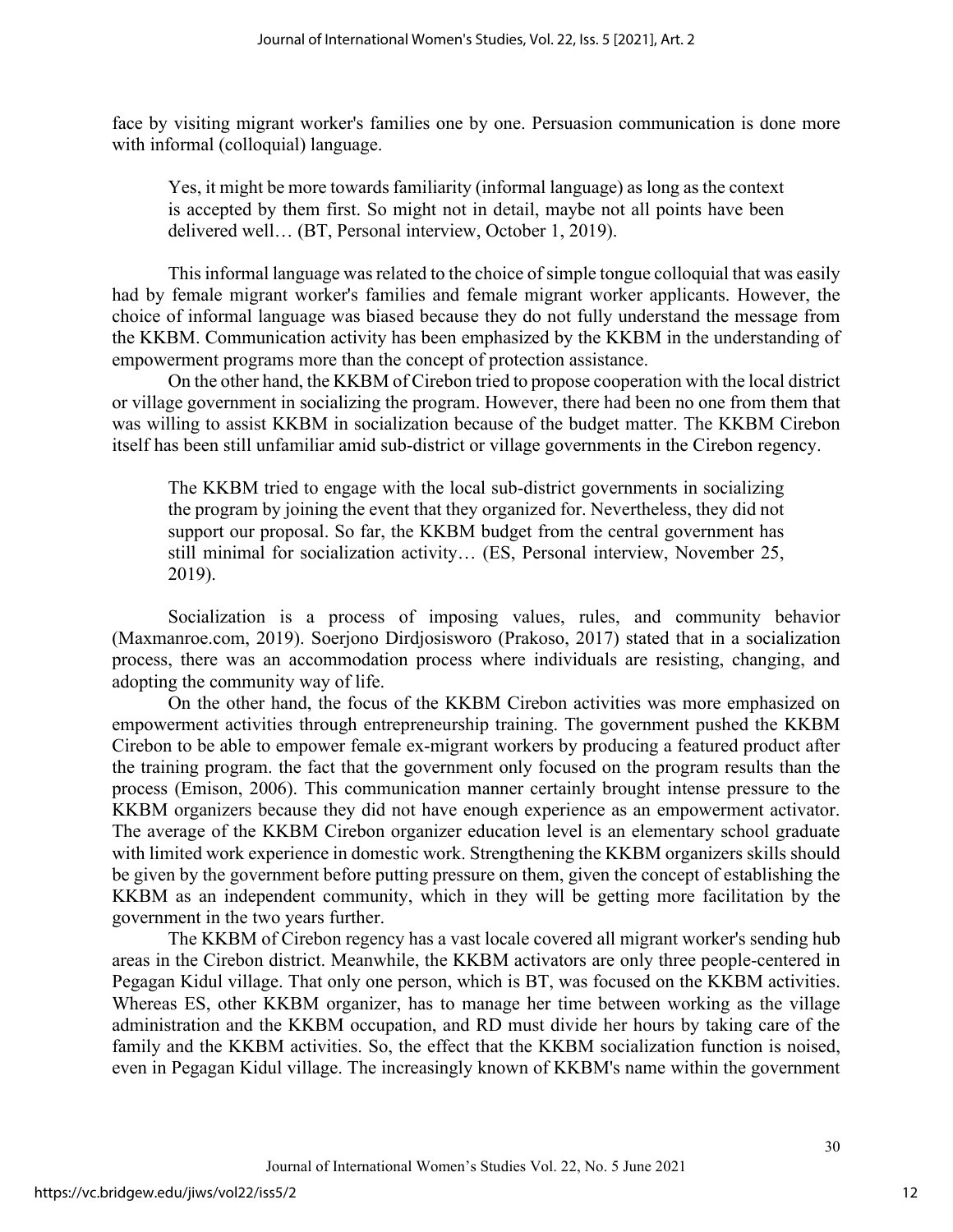and private institutions, making the Cirebon regency KKBM activator busy with other activities, such as a corporate social responsibility program, a migrant care conference, and others.

The increasingly renowned of KKBM's track record by the government and the private sector, many of them came to us asking for assistance, for instance, demanding BT became a guest speaker in their events. Instead, she had ever been a speaker in the Jakarta expo as a representative of the Labor Offices, using its Productive Migrant Village (Desmigratif) name … (ES, Personal interview, November 25, 2019).

The perception of female migrant worker's families related to the KKBM definition is to an empowerment community that is finite on entrepreneurship training meaning. They do not know besides the empowering activity, KKBM also has the responsibility to advocate conflicted women-migrant workers and to socialize regarding job opportunities overseas to migrant worker applicants.

Yeah, we just know. But, I don't really clear what it about. As I see, it is kind of coaching, a training entity… (MS, Personal interview, November 25, 2019).

The KKBM received information regarding female migrant worker's cases from Pegagan Kidul village headman, which got complaints directly from domestic migrant worker's families. For instance, the case of a female migrant worker who worked while studying in Hong Kong, and the death of a migrant worker who worked as a fishing ship crew in South Korea. So far, there is no female migrant workers or families who complained directly to the KKBM of Cirebon regency.

The community organizer's motive also noised the communication implementation of the KKBM in advocating female migrant worker cases. Not all of them activated KKBM programs based on sincerity principles.

Sometimes, we have run the program uprightly. Often the husband asked, What do you get in the seminar (training)? How about backsheesh (allowance) for a person at home? Entrust the children to the aunt (caregiver) that has to provide pocket money (salary)… (ES, Personal interview, November 25, 2019).

Although the KKBM's activities concept is voluntary, the government budgeted for operational, official allowance, and the salaries of each community organizer, wich given every three months for two years. Besides money motive, one community activator also had an interest in prioritizing her fellowships and families. This had triggered miscommunication and conflicts between community organizer which caused one of them leaving the KKBM management.

The government did not know the conflict between the community activator. It was because the government has never seen KKBM activities directly in the field and the government's visit to Pegagan Kidul village only when there are critical moments, such as the opening of the entrepreneurship training event and the Ramadan Bazaar. Protection agenda visits are followed out when there is a big case, such as the return of the conflicted migrant worker's corpse. The presence of the government directly to the field is needed so that the facts obtained are more accurate than just relying on KKBM monthly reports. They are still in a "reading" process and still need help from the government even though the KKBM is a decentralized program, and the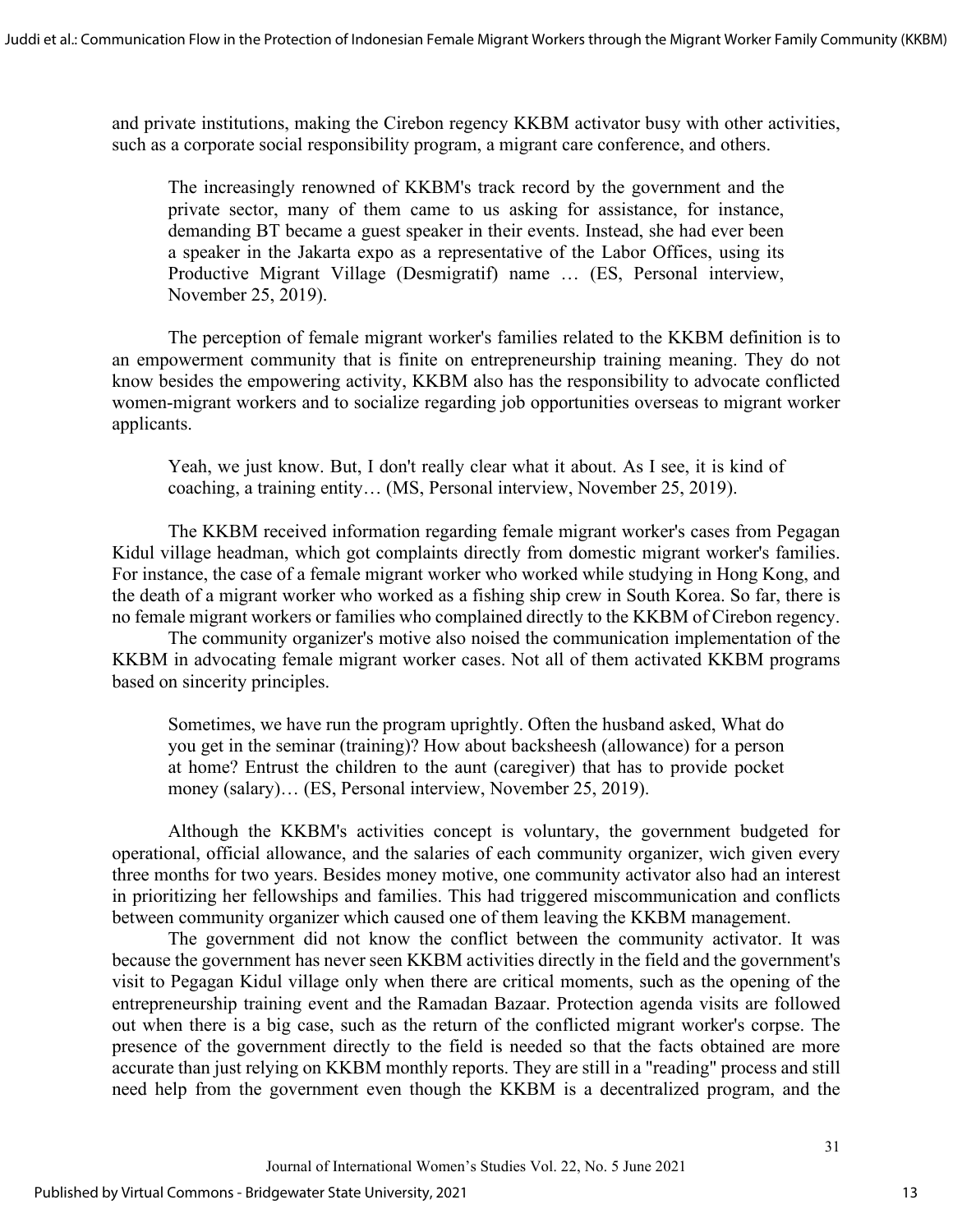government position is as a monitor (Haryanto, 2018; Manor, 2011). The communication between the government (BP3TKI Bandung) and the KKBM of the Cirebon district was only about the sustainability of the empowerment program through monthly reports that done via telephone and WhatsApp Group (WAG). Direct Reports was held in BNP3TKI Bandung office just for urgent condition.

Overlapping interests and responsibilities in migrant worker's protection come across institutions, both from the government or the private sector. Riding occurs because the Indonesian government does not yet have a regulation that rules the responsibility share of related institutions.

For the empowerment program, there is not yet (there are no official regulations), but we always coordinate each other (between institutions). As Mr. Jokowi statement that we (government) do not need any special rules, so (we) will not develop a small rule that would make it complicated in the application program… (FA, Personal interview, Oktober 22, 2019).

This policy overlapping occurs between BNP2TKI and the Ministry of Manpower, an insurance consortium, and a migrant worker placement agency. This crisscrossing is related to the flow of case complaints and assistance of conflicted female migrant workers abroad.

The number of migrant workers continues to grow every year. However, the progress and reform of migrant worker protection management are moving slowly (Varia, 2011; Vlieger, 2012). The migrant worker protection is an application of the Constitution of the Republic of Indonesia that aims to bring about welfare for all people. However, there is no specific article related to the protection of domestic migrant workers (Elias, 2013; Natalis & Ispriyarso, 2018). Female migrant workers are placed at the bottom level with unclear working hours and a day off (Cheng, 1996; Elias, 2010; Mmotlane, 2012). Most of them have to take care of their cases without the presence of the government. Not a few of them finally gave up halfway because of the inequality they got.

#### **Conclusion**

Based on a concept, communication on the protection of female migrant workers by the government was done bottom-up through the KKBM with the multi-step flow communication model. The communication process flowed from a higher to a bottom level. The communication flow started from BNP2TKI related to KKBM guidelines and evaluations, then flowing to BP3TKI Bandung as a lower level to execute technical programs, and finally come to the KKBM of Cirebon District as a field implementer who has direct contact with female migrant workers and their families. The KKBM of Cirebon Regency was consisting of a director, person in charge, team leader, and community organizer (CO) consisting of female ex-migrant workers and Pegagan Kidul village government officers. The duties and responsibilities of the KKBM included assisting conflicted female migrant workers, empowering female ex-migrant workers, and providing information and employment opportunity information abroad to migrant worker applicants.

For more than a year, the KKBM Cirebon regency activities had been more focused on the empowering program. The government emphasized the results than the progress in the KKBM's empowerment activities by targeting female ex-migrant workers at Pegagan Kidul village to have a superior product after attending the entrepreneurship training program. The advocating of conflicted female migrant workers was performed more as an extension of complaint from the female migrant worker's families to the Pegagan Kidul village government. There were no female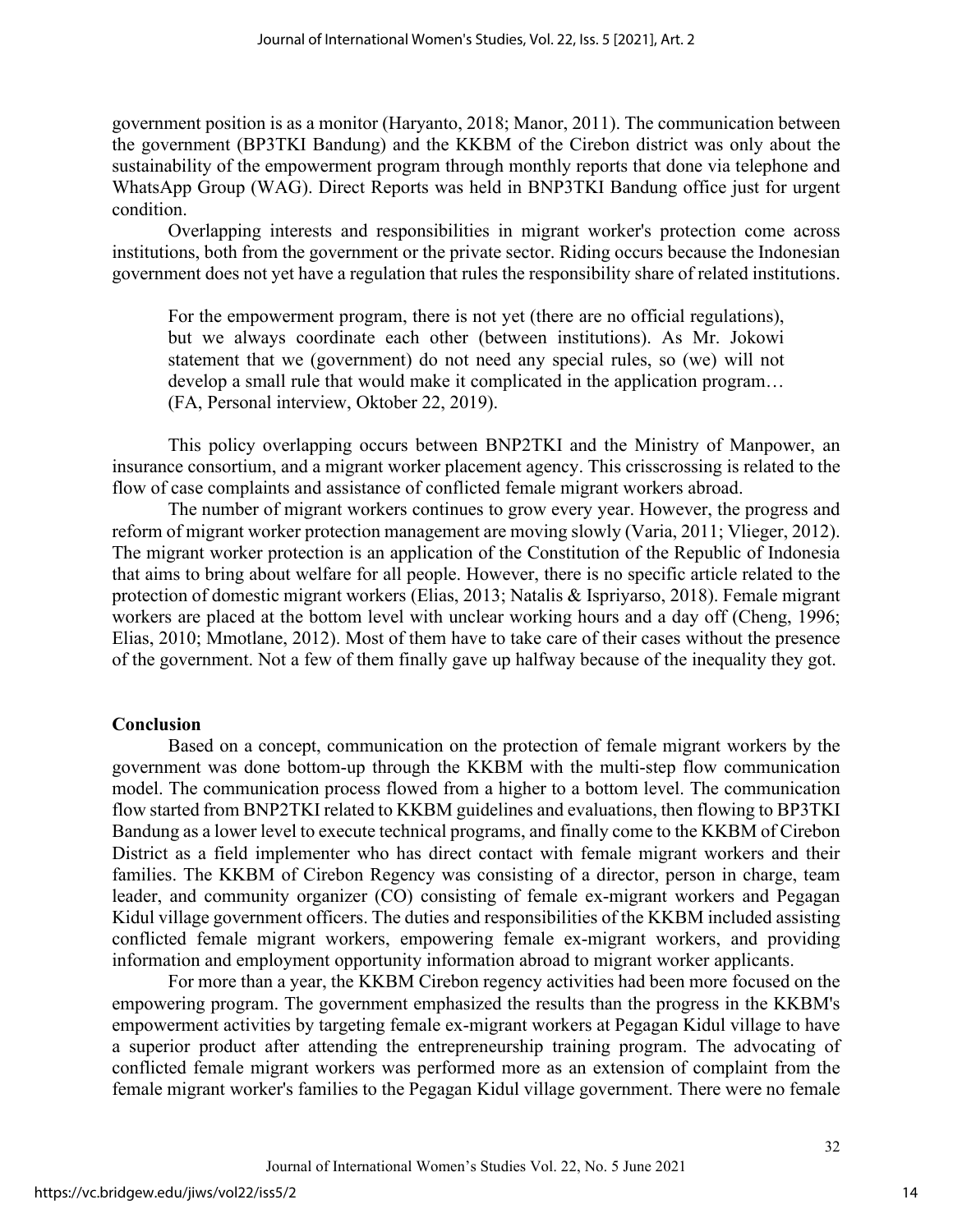migrant workers and their families who complain about their cases directly through the KKBM. It was because they do not know the existence of KKBM as a protection advocation to domestic migrant workers. Besides, the socialization related to the KKBM protection program was not supported by the local sub-district or village government in the Cirebon regency due to budget matter. Moreover, not all the KKBM organizers were sincere in carrying out KKBM programs. Some of them put more emphasized on personal interests. Conflicts between community organizers came because of a miscommunicating that caused one of the activators to walk out from the KKBM of Cirebon district management.

The communication of protection for female migrant workers was run so complicatedly. The success of advocating conflicted female migrant workers through KKBM was not only in the process of interface interaction with the informal language but also the seriousness of the KKBM organizers and the governments, as well as the village government. Eventually, female migrant workers who had conflicted abroad must resolve their cases by themself without the presence of the Indonesian government. Not a few of them finally gave up in the middle of the fighting process because of the complaint system complexity that involved the governments and the private agencies.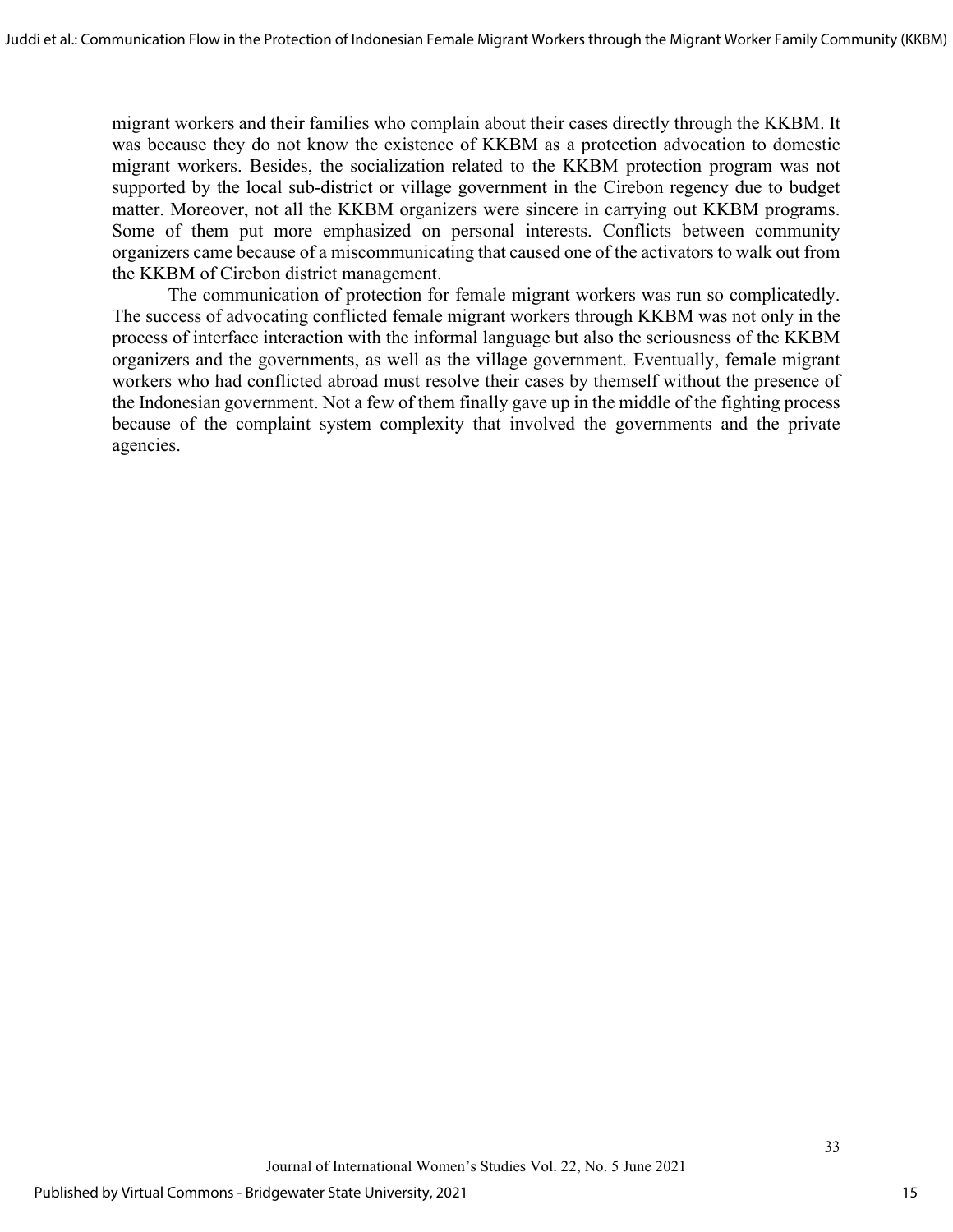### **References**

- Anggit, I. (2019, February 8). Mr. Jokowi, this is the real foreign exchange hero!*/Www.Cnbcindonesia.Com*. Retrieved from https://www.cnbcindonesia.com/market/20190208165121-17-54563/pak-jokowi-inilahpahlawan-devisa-sebenarnya
- Ara. (2018, April 15). Dozens of Indonesian migrant workers follow the selection of entrepreneurs. *Radarcirebon.Com*. Retrieved from https://www.radarcirebon.com/puluhanpurna-tki-ikuti-seleksi-wirausaha.html/2
- Blundel, R., & Cameron, S. (2005). *Effective organisational communication: Perspectives, principles and practices*. London: Pearson Education, Limited.
- BNP2TKI. (2017). Remittance data for 2017. Retrieved July 14, 2019, from http://www.bnp2tki.go.id/read/13060/Rp-108-Triliun-Remitansi-TKI-Tahun-2017
- BNP2TKI. (2019). *Data penempatan dan perlindungan PMI periode Juni 2019*. Jakarta. Retrieved from
	- https://www.google.com/url?sa=t&rct=j&q=&esrc=s&source=web&cd=7&cad=rja&uact=8 &ved=2ahUKEwjo3eH9vLjjAhUL6XMBHYpbBv8QFjAGegQIBhAC&url=http%3A%2F %2Fwww.bnp2tki.go.id%2Fuploads%2Fstatistik%2Fimages%2Fdata\_12-07- 2019 Laporan Pengolahan Data BNP2TKI Bulan
- Business Dictionary. (2013). What is government. Retrieved June 24, 2019, from www.businessdictionary.com
- Cheng, S. J. A. (1996). Migrant women domestic workers in Hong Kong, Singapore and Taiwan: A comparative analysis. *Asian and Pacific Migration Journal*, *5*(1), 139–152. https://doi.org/10.1177/011719689600500107
- E.W., V. der V. (2006). Feminist theories. Retrieved January 23, 2020, from http://husky1.stmarys.ca/%22evanderveen/gender\_relations/feminist\_theories\_detail.html
- Effendy, O. U. (2017). *Communication science theory and practice* (28th ed.). Bandung: PT Remaja Rosdaakarya.
- Elias, J. (2010). Making migrant domestic work visible: The rights based approach to migration and the "challenges of social reproduction." *Review of International Political Economy*, *17*(5), 840–859. https://doi.org/10.1080/09692290903573872
- Elias, J. (2013). Foreign policy and the domestic worker. *International Feminist Journal of Politics*, *15*(3), 391–410. https://doi.org/10.1080/14616742.2012.755835
- Emison, G. A. (2006). *Practical program evaluations: getting from ideas to outcomes*. Washington: CQ Press.
- Fahmi, F. (2018, April 11). LTSA Kendal improves service and protection of migrant workers. *News.Okezone.Com*. Retrieved from https://news.okezone.com/read/2018/04/11/337/1885225/ltsa-kendal-tingkatkan-pelayanandan-perlindungan-pekerja-migran
- Festyiani, S. (2018). KUR for Indonesian migrant workers too! *Republika.Co.Id*. Retrieved from https://www.republika.co.id/berita/nasional/news-analysis/18/05/02/p83nif435-kur-untuktki-juga
- Grant, A. E., & Wilkinson, J. (2009). *Understanding media convergence: The state of the field*. Oxford: Oxford University Press.
- Haryanto. (2018, November 12). These three diseases suffered the most Purwakarta residents, this is the cause. *Tribunnews.Com*. Retrieved from http://jabar.tribunnews.com/2018/11/12/tiga-penyakit-ini-paling-banyak-diderita-wargapurwakarta-ini-penyebabnya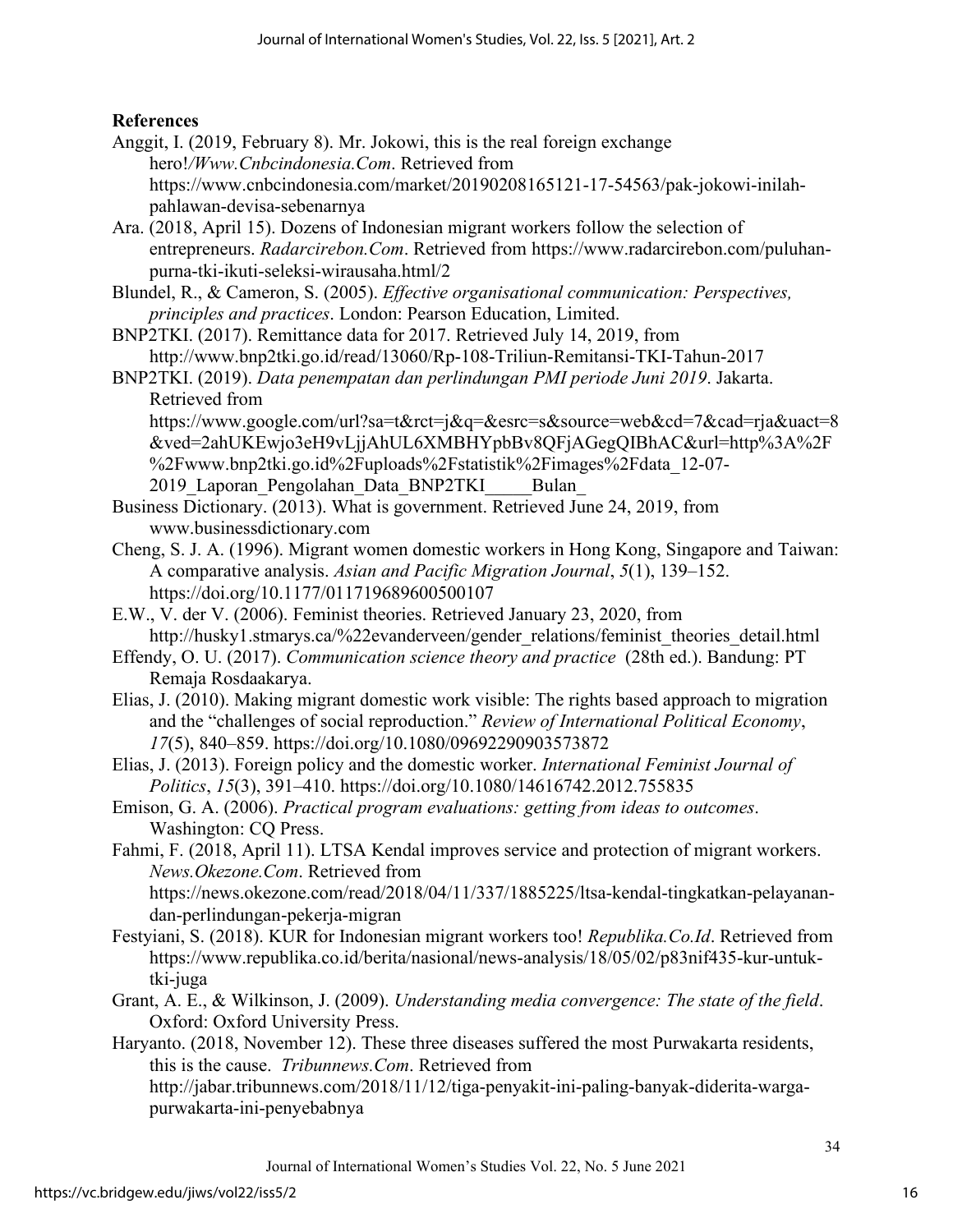Hasan, S. (2016). *The role of the government in the protection and empowerment of traditional markets in the city of Makassar*. Universitas Hasanuddin. Retrieved from http://repository.unhas.ac.id/bitstream/handle/123456789/19124/Skripsi Saifullah Hasan E12112013.pdf?sequence=1

- ILO. (2011). Convention on decent work for home workers. In *Konferensi Perburuhan Internasional*. Jenewa: ILO. Retrieved from http://www.ilo.org/wcmsp5/groups/public/-- asia/---ro-bangkok/---ilo-jakarta/documents/legaldocument/wcms\_166544.pdf
- Iqlima, H. (2017). *Legal protection for Indonesian migrant workers abroad (case study at PT. Maharani Tri Utama Mandiri Semarang)*. Sekolah Tinggi Islam Negeri Kudus.
- Juddi, M. F., Perbawasari, S., & Zubair, F. (2019). The flow of communication between PT Alkurnia Sentosa and Indonesian migrant workers and candidates in Taiwan (case study at PT Alkarunia Sentosa International as a placement company for Indonesian migrant workers). In A. Rusmana, M. F. Juddi, J. R. Suminar, P. Hadisiwi, S. Karlinah, D. R. Aulianto, … R. A. Rachman (Eds.), *Organizational Communication Conference 2019 Universitas Padjadjaran* (pp. 1–11). Bandung: Media Akselerasi. Retrieved from https://books.google.co.id/books?hl=id&lr=&id=3ceGDwAAQBAJ&oi=fnd&pg=PA1&dq =related:vQ2k4-

fbYKAJ:scholar.google.com/&ots=FpE4jbaaK3&sig=TAJV0clLRuNsM2nsPGIu\_q5sUOc &redir\_esc=y#v=onepage&q&f=false

- KBBI. (2016). Search for the meaning of protection. Retrieved June 24, 2019, from https://kbbi.kemdikbud.go.id/entri/perlindungan
- Kepala Badan Nasional Penempatan Dan Perlindungan Tenaga Kerja Indonesia. Regulation of the Head of the National Agency for the Placement and Protection of Indonesian Workers Number 06 year 2 017, Pub. L. No. 06 (2017). Indonesia. Retrieved from https://www.google.com/url?sa=t&rct=j&q=&esrc=s&source=web&cd=10&cad=rja&uact= 8&ved=2ahUKEwiN9Jj55IPjAhWCj-

YKHQ\_rA9EQFjAJegQICRAB&url=https%3A%2F%2Fjdih.bnp2tki.go.id%2Findex.php %3Foption%3Dcom\_k2%26view%3Ditem%26id%3D439%26lang%3Den&usg=AOvVaw 0ApXuwXfCQIekXFrkS6X2I

Khakim, A. (2003). *Introduction to Indonesian labor law*. Jakarta: Citra Aditya Bakti.

- Khalidi, F. (2018, September 9). Until June 2018, remittances from migrant workers from West Java reached IDR2.8 billion. *Www.Ayobandung.Com*. Retrieved from https://www.ayobandung.com/read/2018/09/09/37855/hingga-juni-2018-remitansi-tki-asaljabar-tembus-rp28-miliar
- Kholiq, M. (2010). *Organizational communication patterns (case study: communication patterns between leaders and employees in Yogyakarta's silver city radio)*. Universitas Islam Negeri Sunan Kalijaga Yogyakarta. https://doi.org/10.2307/89371
- Kristina, A. (2017). Pattern of coordination and performance of TKI protection policies: a case study on Indonesian workers from East Java. *Pendidikan Ekonomi*, *1*(1), 1–19.

Mafruhah, I. (2011). *Study of the economic potential of Indonesian ex-migrant workers in Gowa Regency, South Sulawesi in 2011*. Surakarta. Retrieved from http://www.bnp2tki.go.id/uploads/data/data\_06-03- 2012\_084340\_T.A\_2011\_STUDI\_POTENSI\_EKONOMI\_TKI\_PURNA\_DI\_KABUPATE N\_GOWA\_PROVINSI\_SULAWESI\_SELATAN.pdf

Mahkamah Konstitusi Replublik Indonesia. (2016). TKI: Dispute resolution at BNP2TKI creates uncertainty. Retrieved July 2, 2019, from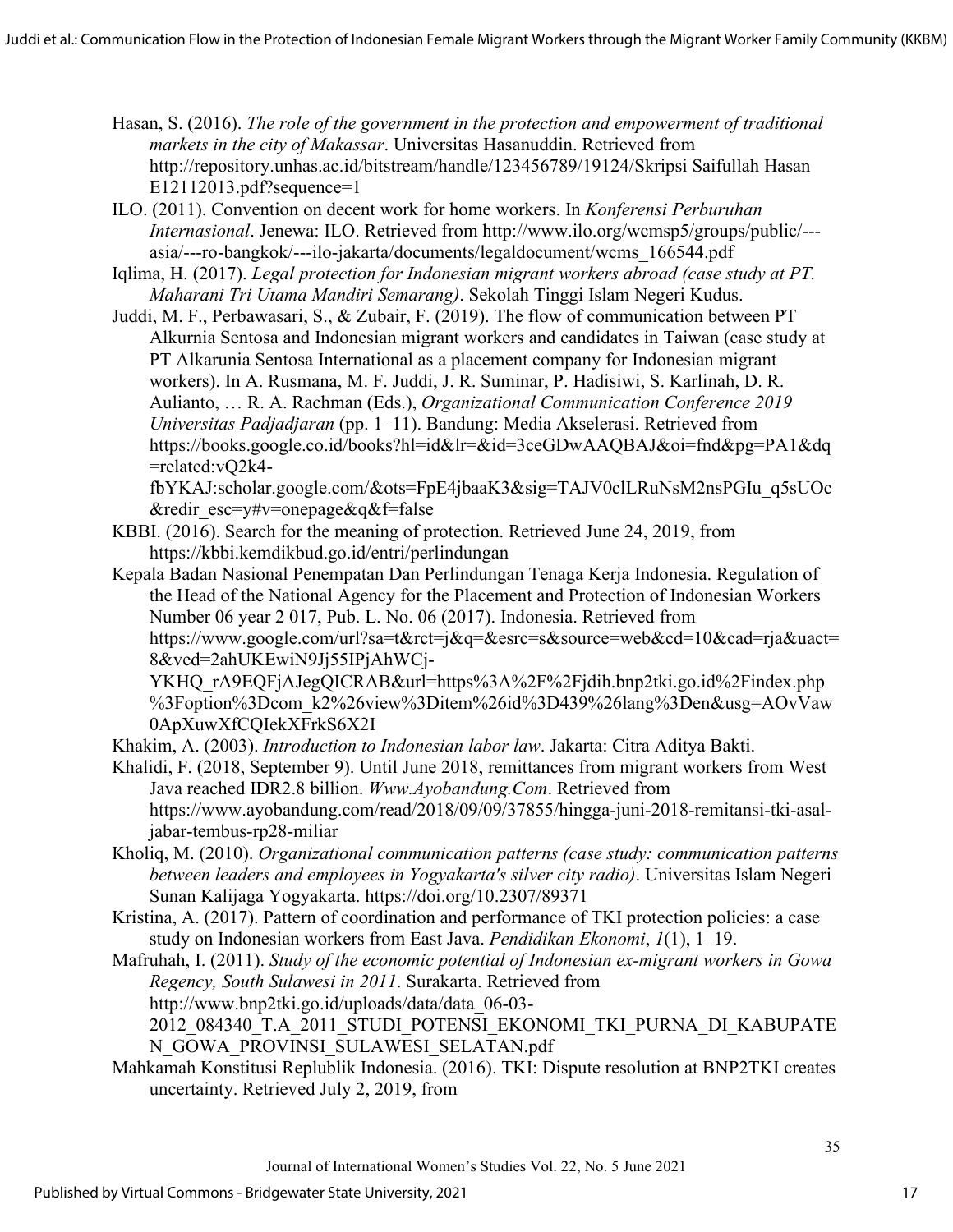https://mkri.id/index.php?page=web.Berita&id=13110&menu=2

- Manor, J. (2011). *Perspectives on decentralization* (No. 3). Visby. Retrieved from https://icld.se/app/uploads/files/forskningspublikationer/icld-wp3-printerfriendly.pdf
- Maxmanroe.com. (2019). Pengertian sosialisasi: Arti, tujuan, fungsi, media, dan contoh sosialisasi. Retrieved June 28, 2019, from

https://www.maxmanroe.com/vid/sosial/pengertian-sosialisasi.html

- May, M. N. D. P. De. (2013). *The implementation of the protection system for Indonesian workers abroad originating from East Java in regional autonomy*. Universitas Brawijaya.
- Merriam-Webster. (2013). Definition of government. Retrieved June 24, 2019, from www.merriam-webster.com
- Mmotlane, R. (2012). Migration, domestic work and affect: A decolonial approach on value and the feminization of labor. *Journal of International Women's Studies*, *13*(1), 182–186. https://doi.org/10.4324/9780203848661
- Muwahid. (2017). Legal protection for women domestic workers in the city of Surabaya. *Mimbar Yustiti*, *1*(2), 1–24. Retrieved from http://ejurnal.unisda.ac.id/index.php/mimbar/article/view/901
- Natalis, A., & Ispriyarso, B. (2018). The legal politics of protecting female migrant workers in Indonesia. *Pandecta*, *13*(2), 109–123.

https://doi.org/http://dx.doi.org/10.15294/pandecta.v13i1.15784

- Nuraeni, Y. (2018). Worker Information System Development Evaluation and Strategy. In *Prosiding Seminar Hasil Penelitian (SNP2M)* (Vol. 2018, pp. 12–17). Makasar.
- P3TKI-Jatim. (2019). 2019, it will be easier for Indonesian migrant workers to build LTSA. Retrieved June 26, 2019, from http://www.p3tki-jatim.go.id/portal/content/news/tahun-2019-permudah-pmi-bangun-ltsa#.XRHnrY-\_PIU
- Pace, R. W., & Faules, D. F. (2006). *Organizational communication: strategies to improve company performance*. (D. Mulyana, Ed.) (6th ed.). Bandung: PT Remaja Rosdaakarya.

Panjiwijaya, Y. (2018). *Government communication management in counseling (Case study on the socialization of the placement and protection of Indonesian workers abroad in BP3TKI Central Java in 2015-2017)*. Universitas Gadjah Mada. Retrieved from http://etd.repository.ugm.ac.id/index.php?mod=penelitian\_detail&sub=PenelitianDetail&act =view&typ=html&buku\_id=158710&obyek\_id=4

- Prakoso, A. (2017). Criminology and criminal law (Definition, flow, theory and development). Jember: Repository Universitas Jember. Retrieved from http://repository.unej.ac.id/handle/123456789/80115
- Rakhmat, J. (2005). *Communication psychology*. Bandung: PT Remaja Rosdaakarya.

Ramadhan, D. I. (2019, January 19). The highest state revenue from mining is claimed, how much is that? *Finance.Detik.Com*. Retrieved from https://finance.detik.com/energi/d-4391856/penerimaan-negara-dari-tambang-diklaim-tertinggi-berapa-sih

- Rokhmawati, F. (2017). *Marketing communication strategy regarding handling international consumer organizations in the institutional export sales section of PT. Bio Farma (Persero)*. Universitas Pasundan. Retrieved from http://repository.unpas.ac.id/id/eprint/15674
- Sands, R., & Nuccio, K. (1992). Postmodern feminist theory and social work: A deconstruction. *Social Work*, *37*(6), 489–494. https://doi.org/doi:10.1093/sw/40.6.831
- Siagian, S. P. (2005). *Development Administration*. Jakarta: Gunung Agung.
- Siregar, N., & Syofyan, A. (2014). *Protection of migrant workers' rights in international law and their implementation in Indonesia*.